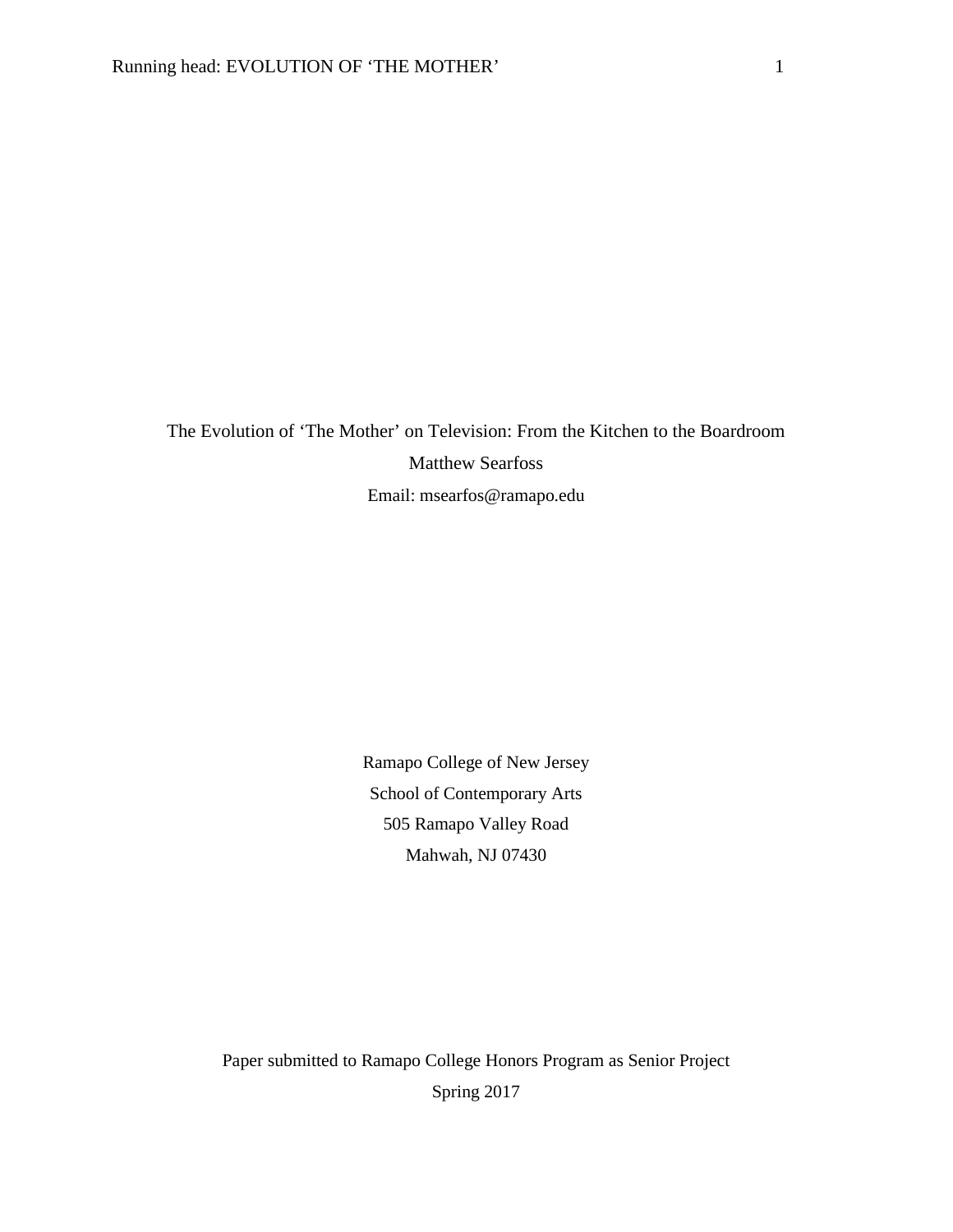## **Abstract**

This project will look at the evolution of "the mother" and motherhood on TV from the 1950s-Present Day. The research began by casting a wide net in order to find a wide variety of sources highlighting concepts relating to how the views of motherhood has shifted over time and how the shift has been seen on television. Through the entirety of this project, I was able to yield two primary data sets data sets: first off being focus group sessions with mothers to gain their view on the subject and which TV mothers they identify/ied with, and secondly my own rhetorical/narrative analysis of the characters and shows they highlight. Ultimately, the research discovered that despite the amount of progress that has been made in improving the way mothers are represented on popular television series, many of the modern day portrayals continue to cling to a gender binary and restrictive gender norms which place the mother at the beck and call of her husband and children.

*Keywords:* Motherhood, Female representation, Television, Gender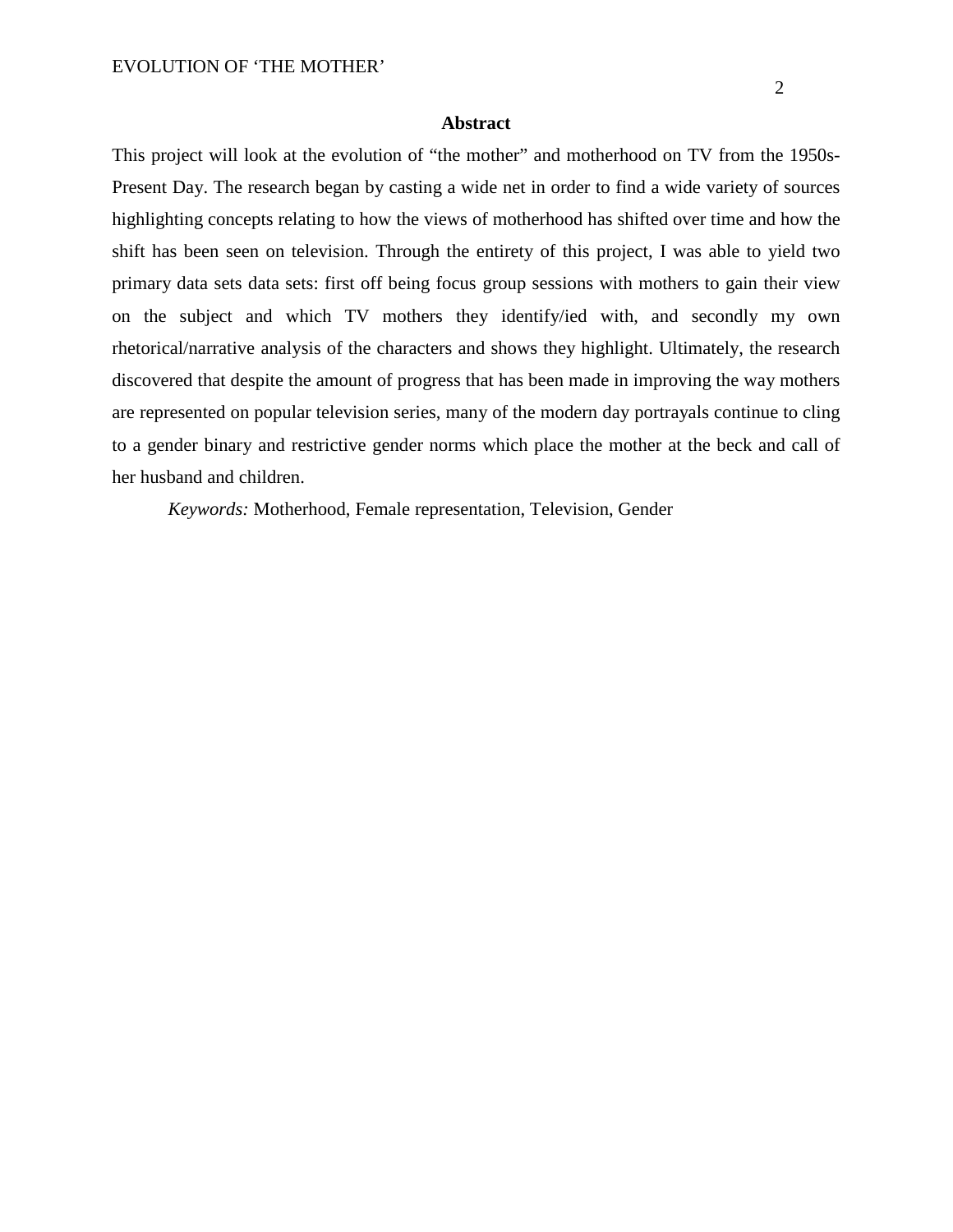#### **Rationale/Introduction**

In this research project, I explored the way that mothers are represented in media, specifically on television as well as how they are viewed in society. By focusing on key aspects of motherhood and the process of raising children/taking care of a family, I explored the role of mothers in American families from the 1950s to present day. In order to highlight examples of different representations of motherhood, I performed a narrative analysis of themes occurring in several television series from these decades including *I Love Lucy, Leave it to Beaver, Roseanne, Malcolm in the Middle, Desperate Housewives,* and *Odd Mom Out*. The motivation to initially begin this research was my own friendship with my mother and appreciation for honest and truthful representations of women in the media. Growing up, my mother and I's relationship was not always perfect and we often fought, however as I grew older and realized how alike we truly were, she became one of my biggest supporters and I could not imagine where I would be without her. I was motivated to research this topic also because I am grateful that my mother accepted me and continued to love and support me after I came out as gay, something I do not take for granted as many young people in our society are often shunned by their families after coming out. I completed this research in honor of my mother and women everywhere who continue to love their children no matter what and show them undying devotion in everything that they do.

In addition to consulting the research already published in the communication field, I conducted my own research on the subject by conducting two focus groups with real mothers to gather reliable interviews and first-hand accounts of motherhood. After showing them clips from these different shows, we were able to discuss how they felt mothers were represented and what was accurate or inaccurate about the character(s). In order to gather participants for the focus groups, I enlisted the help of a Ramapo College professor who lives locally and has connections with moms in the area. With her help, I was able to gather eight women ranging from late 30s-70s who were willing to donate their time, stories, and expertise as mothers to help aid in supporting my research. As issues of gender inequality regarding income, workplace treatment, and the way young women grow up to view themselves become topics of important discussion around the world, research looking at how different women are represented and the corresponding messages that are subliminally shown to society through the media is more important now than ever.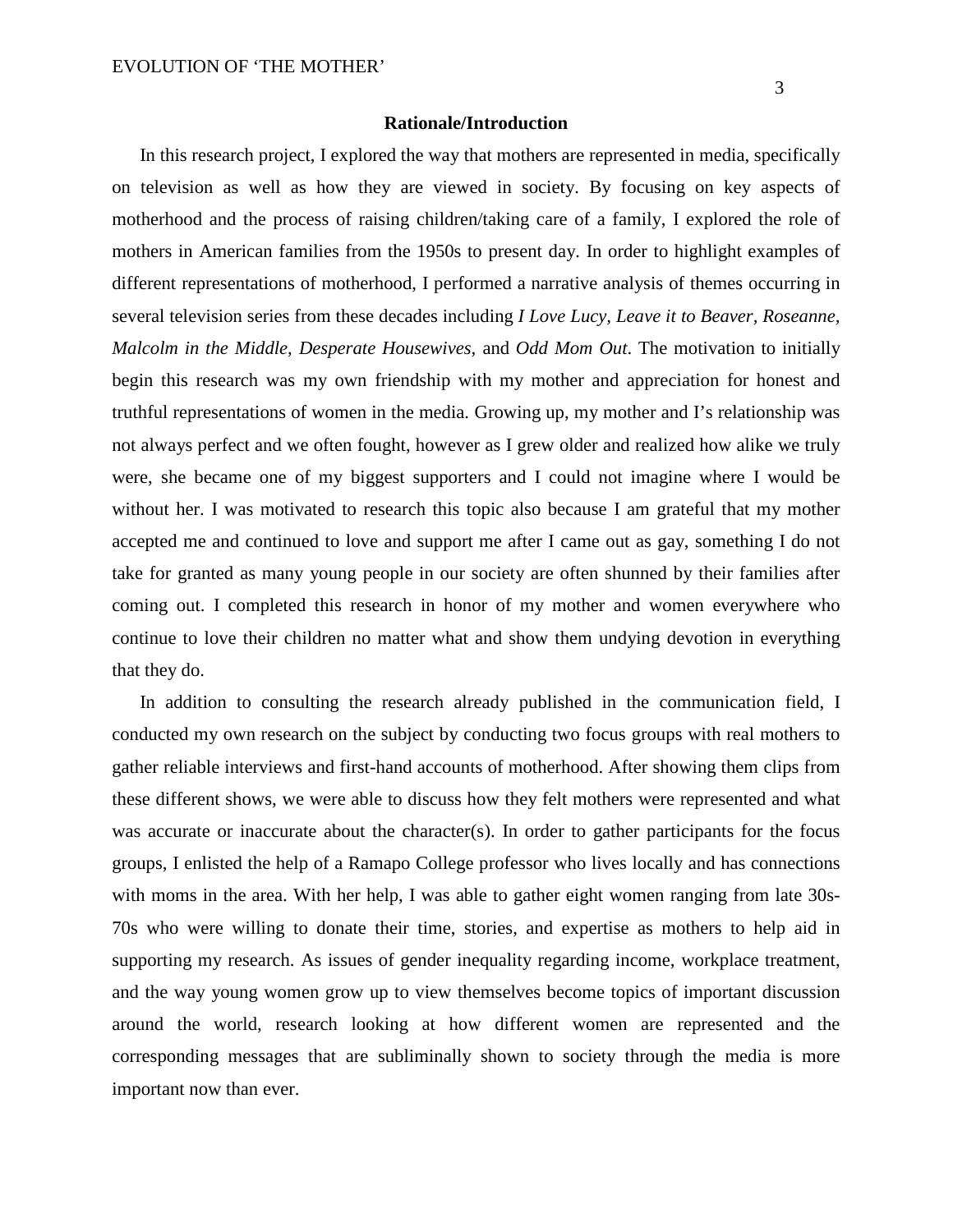### **Literature Review**

## **INTRO**

The topic of female representation in popular culture has been a discussion point in communications research and discourse for many years. Issues surrounding the way women are represented as combatting or accepting the patriarchal system around them have been linked to the way our society views, treats, and interacts with women on a day-to-day basis. With so much discussion in our society surrounding the rights of women, gender equality, and women in the workplace, it is important to continue analyzing how women are being represented both in film and on TV. While mother characters have been a staple of popular television series since the 1950s, the way that the mother is represented has largely shifted over time due to sociopolitical trends and shifts of opinion regarding a woman's "place." Despite the sizeable shift in the way that mothers are represented on popular television series, current representations remain flawed and continue to negatively impact the way that our society views and treats mothers.

# **SOCIETAL VIEWS OF MOTHERS**

Discussing the many double standards that exist in our society for women and specifically mothers, Akass (2012) states:

…as a society, we view childrearing as one of the most important jobs a woman can do. Everyone has an opinion. For example, mothers should not work, as children of working women are more likely to be overweight and less educationally able. Mothers that do stay-at-home should not over-protect their children for fear of tying them to their apron strings. Women should have their children early, in case their eggs become stale, but women should not have their children too early, as the state cannot afford to support teenage mothers. And single motherhood should be avoided at all costs, because everybody knows that single mothers are a sure fire route to juvenile delinquency. (p. 137)

Based off of what Akass outlines, it would seem that in our society today, mothers cannot succeed no matter what they do. According to societal views, women experience a double bind because if a mother chooses to work, she puts the welfare and health of her child at risk, but if she chooses to stay at home with the children our society has strict guidelines for how she should parent and raise her children. Despite the large amount of progress that has been made in terms of more positive female representation and more equality given towards women, our society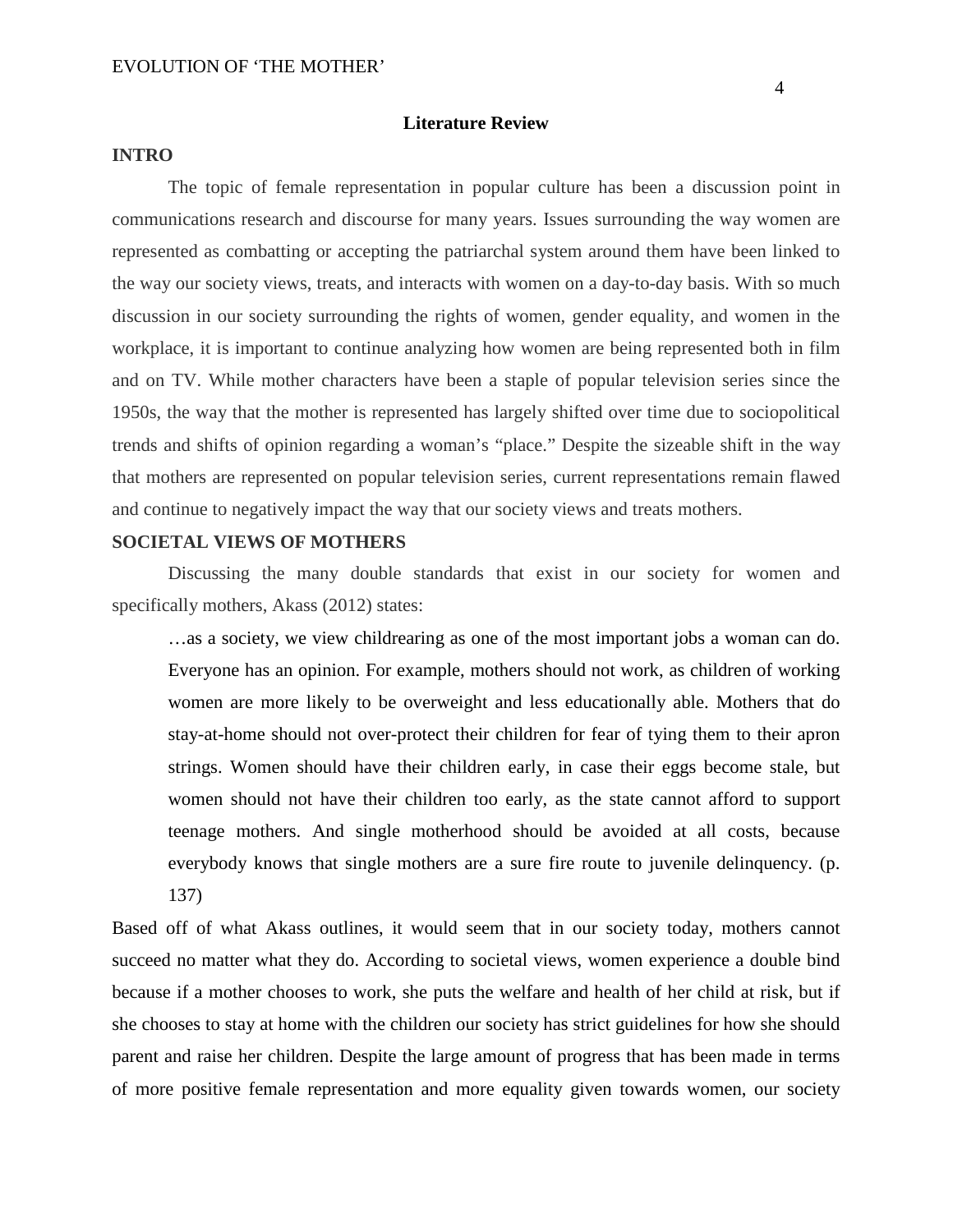continues to hold on to dated ideals of motherhood and femininity which are closely tied to images of the white middle-class suburban housewife perpetuated by characters like June Cleaver from the sitcom *Leave it to Beaver*. As far as our society has come in terms of gender equality and recognition of women's achievements, we largely continue to want our women to have children, raise them to be productive members of society, and to support their husbands no matter what. When children are seen as misbehaving, the first question that anyone asks is "where is their mother?" or "I wonder what sort of mother they had?" The sole blame for inadequately developed children or children with a behavioral issue is placed on the mother and the father is given a pseudo get-out-of-jail-free card. Despite the advances that have been made in the acceptance of same-sex parenting, single-parenting, and unwed parenting, our society continues to hold a heterosexual couple where the women does most of the child rearing and the man provides for his family as the ideal and what every couple should be constantly working towards.

Akass (2013) continues to address the changing ideal of family from one decade to the next when she states:

The way parenting has been reported in the media has had a long and turbulent history with notions of the "ideal" family changing from one era to the next. We are familiar with the concept of the "traditional" family,—a stay at-home mother supported by a male breadwinner—but where does this notion of the family actually come from?" (p. 49)

What Akass describes as the "traditional" family where the women stays at home and is supported by her husband is a stereotypical ideal that can be traced throughout time and is seen across many different societies and cultures around the world. As much as the United States has modernized itself and advanced ahead of more traditional societies, the "ideal" family is still closely tied to this historical concept of the "traditional" family. When looking at how family has been represented on television in the United States over the past 50-60 years, other than the occasional outlier, the representation has been predominantly tied to the traditional concept. Over time, representations of family have grown to include same-sex couples, as seen in the ABC series *Modern Family*, however in this case the two men are strictly categorized within the traditional notion of family, with one staying at home to care for their adopted daughter and the other going out to provide for them. Even in cases where the couple on the series is heterosexual, if the women chooses to go out and get a career, she is often times noted as making considerably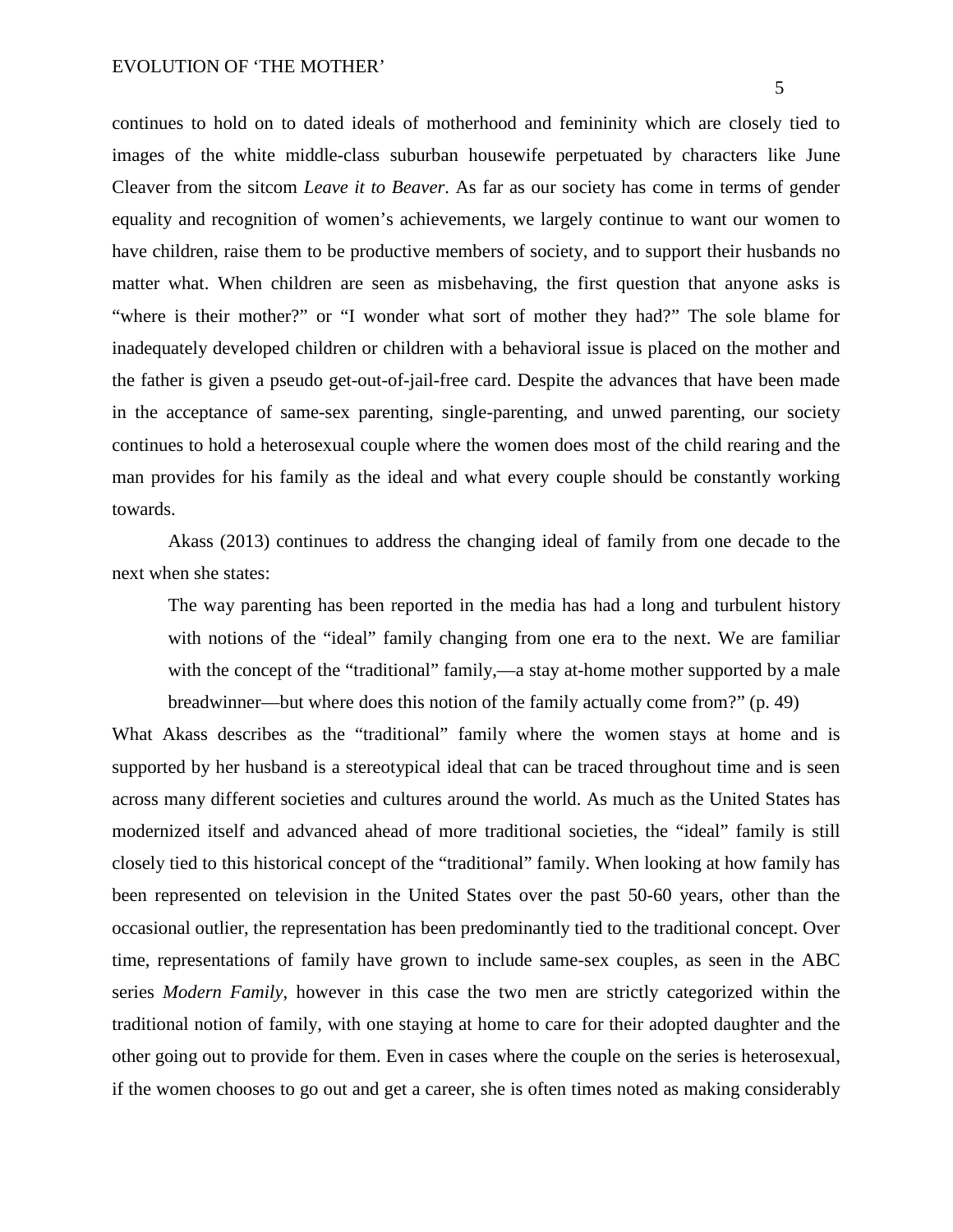less than her husband, who remains the primary breadwinner and the wife's job is reduced and portrayed as a hobby or something she could easily give up while still being able to take care of her family on her husband's income. Many women continue to take offense with the way that mothers are represented on television, because even when they are given a glimpse of power or equal treatment to their husband, they are once again limited by the inherent patriarchy that exists within the current television landscape. One theme that emerges when looking at the way that women and mothers have been represented over time is the women's choice between either staying at home and having children, or remaining loyal to her career and succeeding professionally. While many shows such as *Desperate Housewives* have worked to portray a woman who tries to have both a family and her career, they largely fall victim to the idea that one ultimately suffers in the end and send the false message to audiences that ultimately women must choose between being a great mother or having a career and that she cannot succeed at both simultaneously.

When discussing this issues of a woman's choice between raising children or working in her career field, arguments about the definition of feminism come up a great deal. Some women shame those who choose to give up their jobs and stay at home to raise children, claiming that they are not reaching their full potential and are turning their backs on feminism and all of the progress that women have made before them. During the third wave of the feminist movement, another complex layer was added to women's debate and acceptance of feminism when intersectionality came into play. During this time, the feminist movement began to welcome and consider the experiences and thoughts of all women from different races, cultures, socioeconomic background, and sexualities and no longer tied itself so closely with the experience of the white heteronormative middle/upper class woman. This is where the concept of "mommy wars" comes into play, where society has pitted stay at home and working moms against one another. While those who choose to stay at home are sometimes viewed as giving up on themselves and their potential, those who choose to go back to work and excel in their careers are viewed as selfish and putting their own wants and desires above that of their children. Akass (2013) addresses the evolving definition of feminism when she writes, "…what is repeatedly emphasised in these articles is how women are turning their backs on feminism as they eagerly choose childcare over a career, as if feminism ever told women that looking after children was not part of the deal" (p. 63). In this example, Akass is choosing the post-feminist definition of the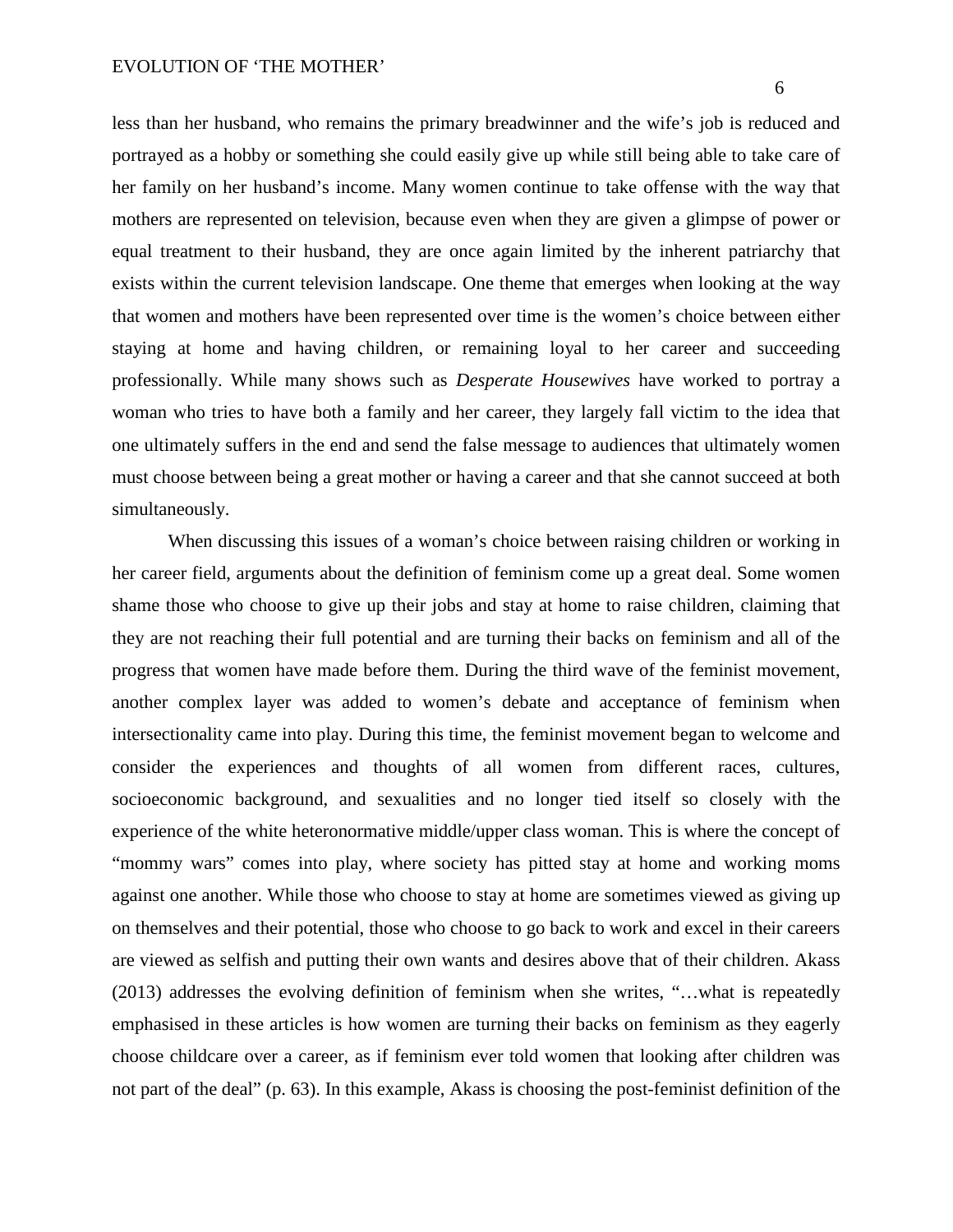7

movement, where feminism can mean different things according to each individual. So, if one women chooses to give up her career and stay at home to raise her three children, she can continue to identify as and call herself a feminist because she actively chooses to be the best mother that she can. On the other hand, if a woman chooses to go right back to work after having children, she should not feel guilty from societal pressure and can continue to call herself a feminist because she is working to inspire her children as she continues to advance in her career. Ultimately, these "mommy wars" that are perpetuated by the media and pervade society reinforce the negative stereotype of women that they are always trying to one up each other and engage in 'cat fights.' Instead of recognizing the complexities and nuances in the interactions between a community of mothers, society chooses to pit women against one another and continues the cycle of dominance over women.

The representation of mothers on television also plays into the concept of the "mommy wars" because more often than not, mothers are being shown as the one who stays at home and cares for the children, which sends the message to American audiences that this is the ideal role for a women, and that they should not be going back to work after having children. In the cases where the mothers are being shown as going back to work after having children, the character often experiences a backlash from their children, disapproval from family members, and even experiences marital troubles, giving the audience a cautionary tale of what lies ahead should they choose to put their career over their children. These flawed representations of the working mother are what scares many women into being complacent and passively choosing to give up their careers to be the stereotypical homemaker. While there have been many shows that explore the trials and tribulations of a working mother, the area that has been largely unexplored until vey recently on television is the intimate and often times treacherous landscape in which the suburban mother operates.

While the working mother is allowed to miss out on PTA meetings, class trips, and girl scout meetings because she has work obligations, the stay at home mom must not only take care of what goes on inside her home, but begins a new full-time job of keeping up appearances within the school community and all of their children's extra curricular activities. While society does place a large amount of pressure on mothers as to how they should act and raise their children, it would seem that the most intense pressure comes from the other moms within a woman's surrounding community. Mothers often times want to present the best "face" that they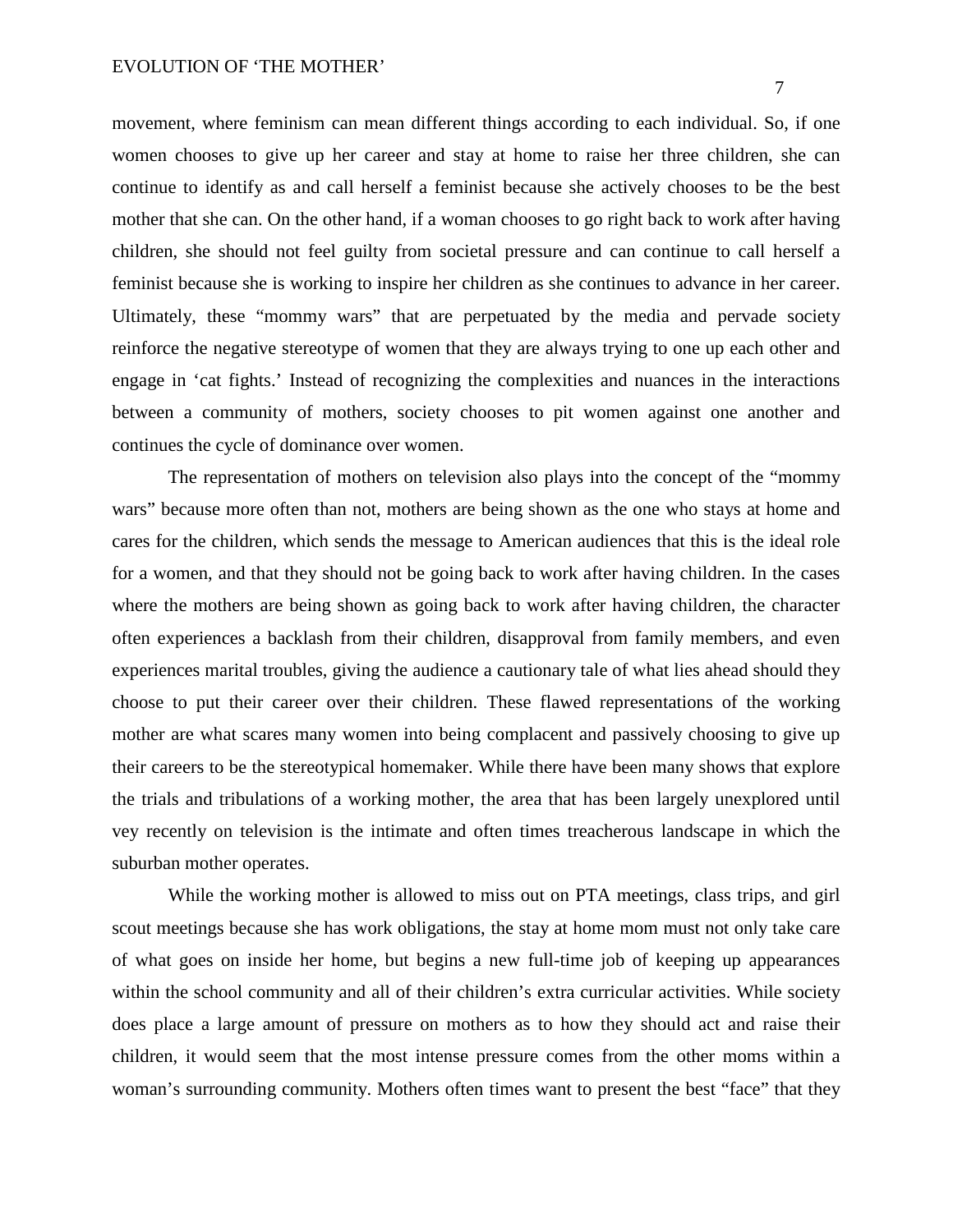can when around other moms, showing the group that their lives are perfect, with the ideal family, the most well-behaved children, and the most delicious meals on the table each night. This concept was explored in the show *Desperate Housewives* during the 2000s where the premise of the series was not knowing what goes on behind the closed doors of neighbors who live seemingly perfect lives. Heisler & Ellis (2008) explored this concept of how a mother's identity is influenced by her community and write, "A woman's identity as mother is shaped through experiences, interactions with, and messages from others…As a result, individuals may be protective and hesitant to share this 'real me' with others" (p. 449). Based off of this, if a women considers herself as a bad mother because she does not live up to the societal standard or does not have well behaved children like the other moms in her community, she may work to hide what is really going on and act as if she does have the perfect life when interacting with these other women. This concept can be identified as "saving face" and can be seen throughout many iterations of the popular reality television series *The Real Housewives…*, where women would interact with one another and brag about how well their children are doing and how happy they are when in reality one of their children may have been shipped off to rehab for drug addiction, they recently discovered their husband was cheating on them, or they were hiding the fact that their husband beat them and they were afraid to seek help. While the series has been dismissed as being a vapid and meaningless depiction of the wealthy elite in the United States, it can be studied as an intimate portrayal of how women and mothers interact with one another, provide a safe space for discussion of what is going on in their lives, and how they band together in support of what one another are going through personally.

## **MOTHERS ON TELEVISION**

As long as television has been around, the family has been a staple of American series followed by millions each week. When the medium first became popular for storytelling, the stereotypical "ideal" family was abundantly seen with June Cleaver leading the charge for all American mothers to dote on their husbands, raise their sons to be gentleman, and have dinner waiting on the table when the man came home after a long day at the office. These representations are responsible for creating an entire generation of Americans who hold very traditional values when it comes to family and the role of women, believing that the wife should take care of the home and wait on their husband hand and foot. It was not until later on in the 1970s and 80s that this image began to be shed and made way for portrayals of single mothers,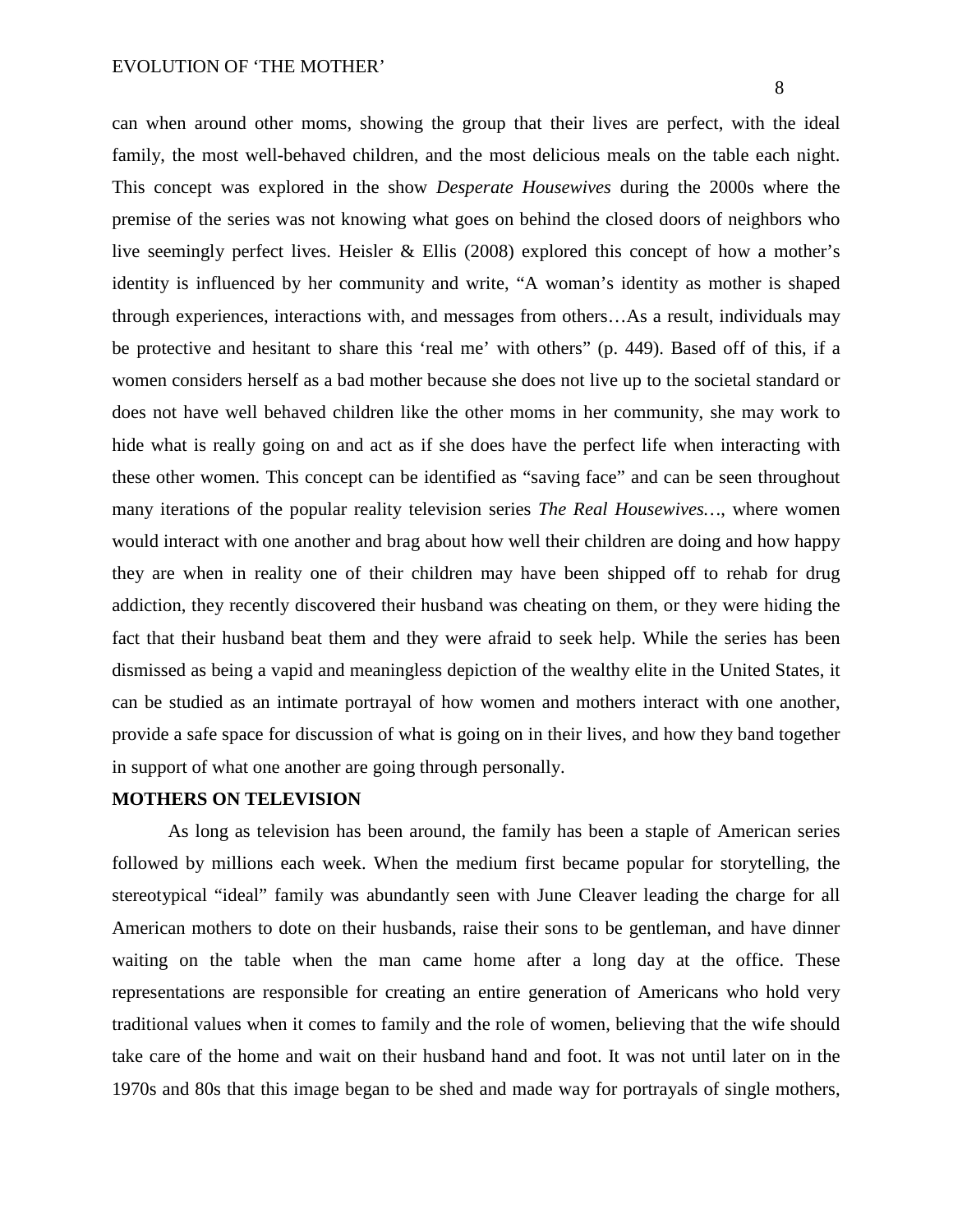divorced mothers, and other representations that pushed the norm for what a mother should look like or how she should act. However, even as these stereotypical stepford-like moms began to appear less and less, there were still many problems with the way women were being characterized. Rabinovitz (1989) discusses this when writing, "The independent-mother sitcoms of the 1970s perpetuated the same parameters of a nuclear family structure by incorporating the male friends or relatives as symbolic patriarchs" (p. 8). While the sitcoms of the 1970s were progressive at the time for portraying a single mother or a divorced mother, the shows ultimately conceded to the patriarchal system by incorporating a father figure anyways. While the woman could have been divorced, widowed, or never married at all, society was not ready to accept a child growing up without a father figure, so a male character was added in order to play that role. So, despite the effort being made to portray women as powerful and equal to men, the effort at this time was defeated by the fact that society was not ready to accept an independent mother.

Discussing the evolution of the mother on television after the 1970s, Hill (2010) writes, "Continuing to situate the woman in the home, television used a variety of domestic comedies to explore the role of the suburban housewife…the housewife had transformed from the responsible, middle-class…to the working-class Peg Bundy in *Married…with Children* (1987- 97) and the ironically self-proclaimed 'domestic goddess' Roseanne Conner in *Roseanne* (1988- 97)" (p. 163). It is interesting to note that even though women were becoming more relatable and easy to identify with for the common American woman, they were still only seen as occupying positions of power within the home. Neither Peg Bundy nor Roseanne Conner were breadwinners for their family, and if they did work it was a measly job that did not contribute much to the overall income of the household, further perpetuating the message that wives must rely on their husbands for financial support. However, these working-class mothers were not all bad for the overall representation of mothers on television. These two characters in particular represent an interesting shift in the way mothers, and women in general, were seen on television because their respective series' finally addressed the not so perfect parts of being a wife and mother. While many women work to present the image of their lives as being perfect and their families being the ideal, these shows highlighted the fact that sometimes kids do not turn out to be upstanding citizens, that sometimes spouses argue, and that mothers are not always delighted to cook dinner for the family and clean up the entire house with little help from anyone else. Roseanne Conner in particular is a standout character who cannot go unmentioned when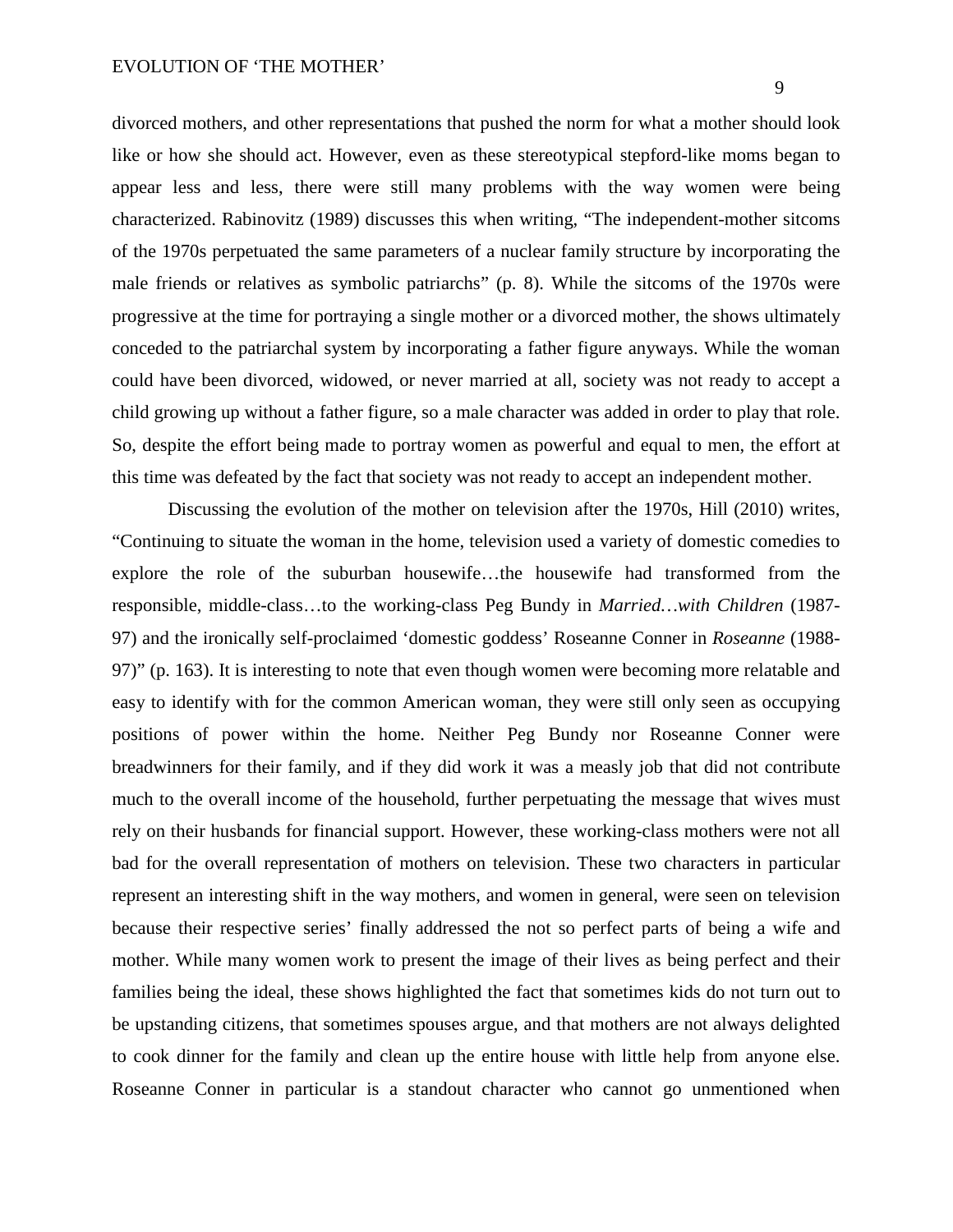studying the representation of mothers on television as she remains one of the most honest and realistically flawed mother characters that has ever graced the small screen.

While Roseanne did not occupy a high-paying job or work in an environment where she could get ahead and lift her family out of the working class, there was no doubt that she was in charge of her household. Despite her husband providing much of the income for the family, Roseanne represented a woman who, realizing that her home was one of the only places she held power, demanded to rule over her domain, with real-life Roseanne Barr claiming the character as the "domestic goddess." Ghanoui (2013) discusses this by stating, "…Instead of addressing inequality in the workforce, Roseanne did it at home. She did not have the luxury of expressing her independence by getting ahead in her job so, through her demeanor and opinions, she expressed whatever was on her mind and made it clear that she ruled the house" (p. 10). Before Roseanne Conner came around, mothers on television were viewed as being more refined and demure, two qualities that Roseanne rarely exemplified. Instead, Roseanne was loud, boasting, in-your-face, and did not care who she offended as long as there was an easy meal on the table and her kids were not in jail. Were Roseanne's kids going to end up becoming doctors, lawyers, or winning Nobel Prizes? No, and she openly accepted that. Ghanoui (2013) continues her discussion of the character, writing, "…the difference is that the show *Roseanne* recognized that motherhood can be, and for some women is, exhausting, complicated, messy and, at times, annoying" (p. 12). *Roseanne* was one of the first series that depicted the downsides to having children and the fact that mothers often struggled with raising a family and staying sane at the same time. While past television mothers like June Cleaver and Carol Brady were seen as constantly smiling no matter what troubles they were encountering, Roseanne regularly grew tired of her children, yelled, screamed, and got into fights with her husband on screen. The late 1980s-90s saw a sizeable shift in the way mothers were represented on television and paved the way for more realistic, honest, and relatable characters to be created. No longer were women going to be shamed for not living up to the characters they saw on screen, but they would turn on the television and see their own struggles with motherhood being played out before them.

Another popular series that is worth noting in the study of mothers on television is the 2000s drama *Desperate Housewives*. This show would not have been possible without the work that Roseanne Conner did a mere ten years earlier, and told the story of a suburban neighborhood where a group of friends all represented the different types of mothers that exist in suburbia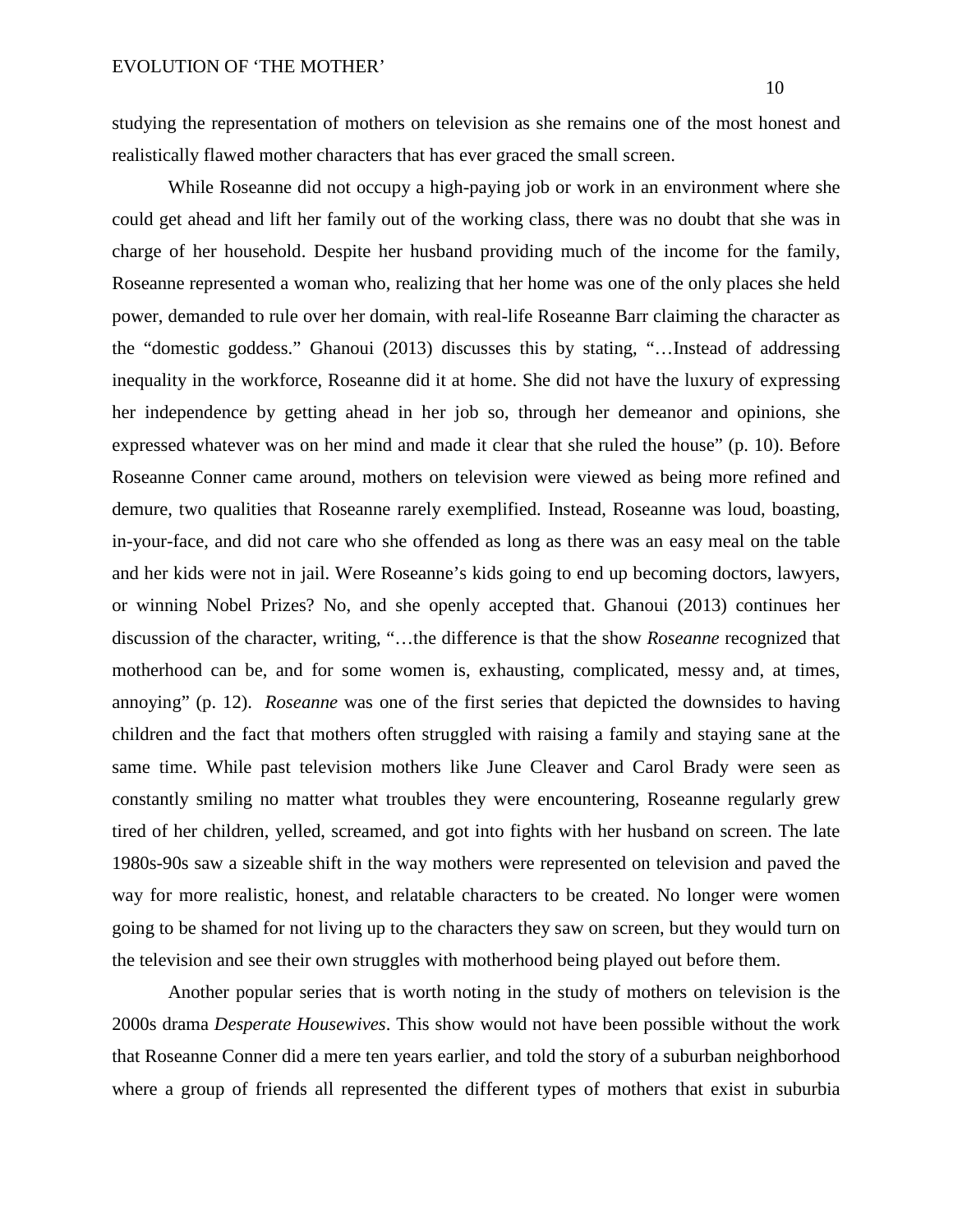today. Within the friend group, there was the trophy wife who did not embrace motherhood immediately as it ruined her figure, the stepford wife who was a master at baking and whose sweaters were always wrinkle free, and the mom who regretted putting her career on hold in order to raise her family. Hill (2010) describes how food was often used in the show to exemplify each woman's mothering personality when she writes, "…Lynette Scavo's takeaway chicken highlights her hectic lifestyle, Gabrielle Solis' spicy paella connotes exoticism and overt sexuality, and Bree Van De Kamp's color-coded baskets of muffins display her proficiency and attention to detail, whereas Susan Mayer's inedible macaroni and cheese signifies her domestic deficiency" (p. 168). While society believes that a mother should be able to cook properly and provide a healthy and delicious meal for her family each night, this example showed how the women's personalities could be viewed through their cooking choices and ability. In the case of Lynette, her takeaway chicken dish that was easy to throw together signified how she was not always able to devote herself to preparing delicious and healthy meals because she was taking care of her five kids while her husband was away at work. Lynette's character showcases what many mothers deal with on a daily basis, and the critique from society that while they are fulfilling their role as a mother in staying home with the children, they are not doing enough to ensure that the family is happy with the food being delivered. According to many traditional views within society, women and mothers are not only expected to stay home with the children and raise them to be productive members of society, but to also maintain a pristine home while staying up to date on the latest cooking, nutrition, and health trends for the betterment of their family. It is almost as if women are expected to maintain two full time jobs while being at home with the children, one being the primary caregiver, and the other running the household for the entire family, leaving little to no time for her own hobbies or downtime.

Press (2009) also discusses *Desperate Housewives* as a turning point in the representation of mothers on television, highlighting Lynette as a stand-out character by stating:

A key break-through image on this show is on-again, off-again working mother Lynette, who left a successful advertising career to become full-time stay-at-home mother…Unlike the television of an earlier era, motherhood in this instance is not idealized, as Lynette is shown having many regrets about her choice, and then trying to go back to her career and realizing the difficulties involved in this choice as well. (p. 147)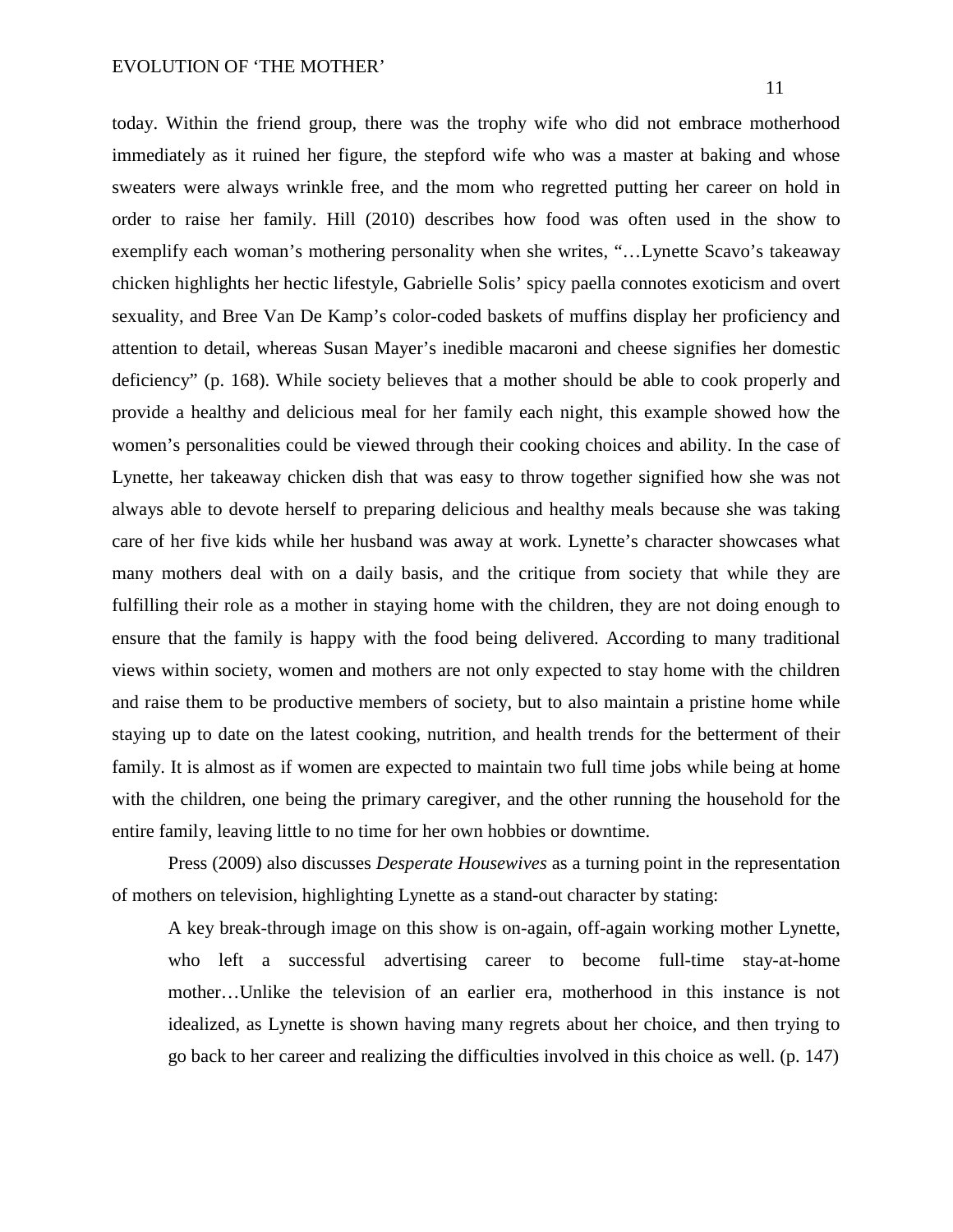The author highlights the fact that Lynette distances herself from mothers of the past on television because her storylines showcase her regrets in placing the needs of her family and her children over her own desire to excel in her career. While past TV mothers like June Cleaver never even had a career to choose to give up when becoming pregnant and starting a family, and later mothers often made the choice seemingly with a smile on their face and wanting nothing more than to sacrifice their professional lives for the betterment of their families, Lynette recognizes that it is not always such an easy or happily made decision. While she makes the tough choice and ultimately does put the needs of her family before her own, she regularly vents to her husband, friends, and even lashes out at her children when they are being difficult that she could just as easily have been the CEO of her company and had an extremely successful professional career instead of cleaning up diapers, vacuuming the house, and shuffling a van full of children to and from soccer practice every day. Out of all of the mothers represented on the series, Lynette is often argued as the most relatable for many real mothers, giving the show much of its success, because other than Roseanne Conner there have not been many mother characters who openly discuss the challenges, upsets, and downsides to having children and being responsible for taking care of the family.

With the rise in popularity of reality television post 2000, mothers are not only being seen in fictional narratives, but society is also gaining a window into how real mothers are working to raise their children and take care of their families through a variety of different programming. For a while, there were shows like *Nanny 911* that showed mothers who had trouble keeping their children well behaved, *Wife Swap* that took two moms from different families and sent them to live with the other in order to experience a different kind of motherhood, and more recently, the popular *Real Housewives* franchise which shows how rich and famous women, many of them mothers, deal with raising children and keeping their families afloat. While these women certainly do not represent the average mother due to the amount of money that they and/or their spouse makes which allows them to afford extensive childcare, private schooling, and other luxuries not available to the average mother, they too experience many of the difficulties that an everyday mother does in raising her children. Despite the fact that these women have money, they often times are seen dealing with absent husbands who work long hours and do not seem to want to be involved with raising the children, husbands who engage in physical, emotional, and mental abuse, and critiques from their surrounding societies that they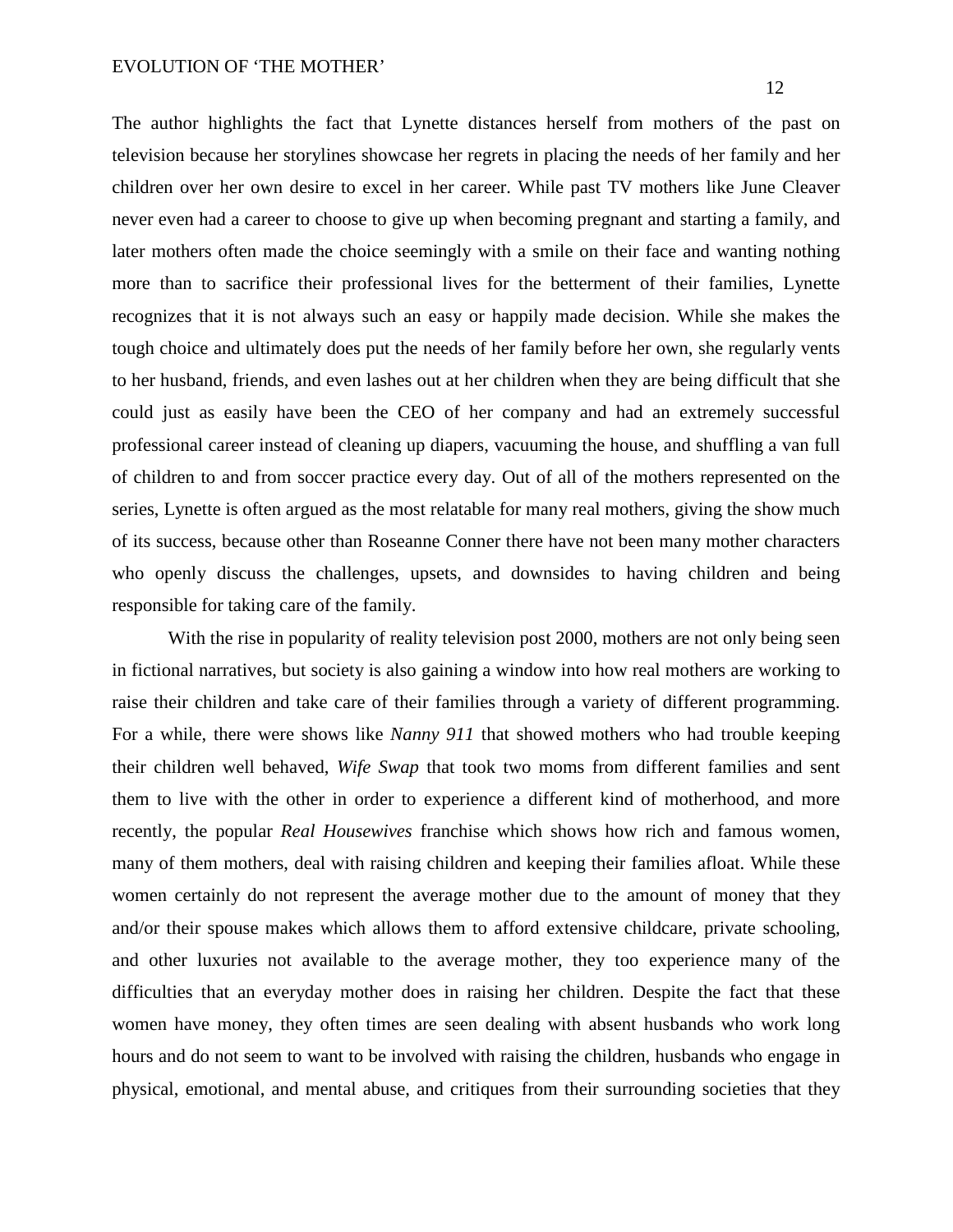are not raising their children correctly. Lee & Moscowitz (2013) address the role of parenting in the series by stating, "The housewives are convicted for failing to live up to the June Cleaver image of mom…Moreover, parental mistakes on the show are consistently framed as maternal mistakes… strong fatherly figures are noticeably absent, but only mothers, not fathers, are persecuted for their absence" (p. 79). While these women are often times dismissed as being vapid and self-obsessed for their luxurious lifestyles, the show serves to illuminate the fact that a parenting bias against mothers exists up and down the entire socioeconomic scale. Whether someone is poor and living off of government assistance, or they own multiple homes and a private jet, if their kids are misbehaving or turn out to have problems, it is somehow always blamed on the mother and never on the father.

#### **REPRESENTATION REFLECTING/REJECTING**

By doing a simple analysis of popular television series since the 1950s, it is clear that for a long a time, mothers on television did not accurately depict what real mothers experienced in their own homes. I would argue that even today, shows that have prominent mother figures are not doing a perfect job at representing what actual mothers are dealing with on a day-to-day basis. However, there have been several characters, like Roseanne and Lynette amongst others, who break down the mold and connect with women on a real basis for how their character deals with being a mom. Ghanoui (2013) writes about how Roseanne connects with real women by writing:

The most prominent aspect of the character Roseanne, I argue, and what made the show so successful, was that she was not what a wife was supposed to be, she was not what a mother was supposed to be, and she was not what the ideal woman was supposed to be. She portrayed what some women in her social status often had to go through. They did not have nannies to watch their children, they did not have time to exercise, they did not fully depend on their husbands for everything but rather the two adults formed a team, and they did not think a woman should be devalued simply because she was a wife and mother. (p. 6).

While Roseanne certainly did not represent what all women and mothers were going through, she served as an accurate representation of what a working class mother had to deal with when her husband was off at the factory, her kids were all fighting, and laundry was piling up in the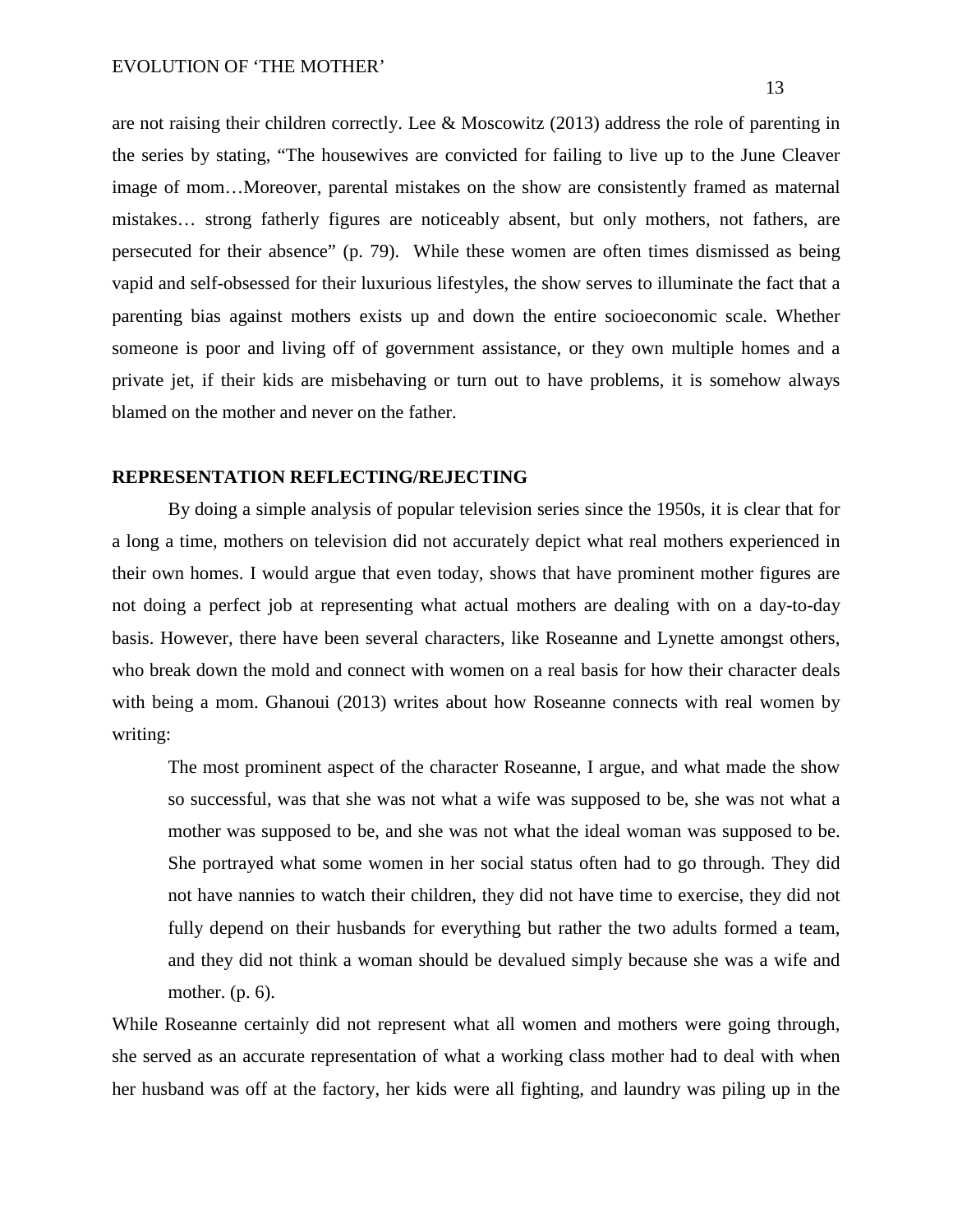back room. If we have any hope in changing how our society views and treats women and mothers, we need to have more accurate representations of motherhood across all socioeconomic and cultural understandings. Mothers of all different races, religions, and incomes must have the ability to turn on the television and find a mom who looks or sounds like her dealing with the same things that she is dealing with. It is not until the extremely diverse and complicated world that we live in is completely and accurately reflected in popular culture that our society will be able to fairly and appropriately approach and solve issues impacting mothers and their children. As Walters & Harrison (2014) write, "…we are in dire need of some tough, messy, nonnormative renegades to blast a few more holes in the maternal shrouds we've been wearing for far too long"  $(p. 51)$ .

#### **Methods**

In order to investigate the opinions and reactions of real women about the representation of mothers on television, I conducted two separate focus groups to gather first-hand information from actual mothers. In order to gather the most reliable data possible, I believed that focus groups with mothers would provide me with the insight I needed to explore the research questions I had put forth. Before participating in my focus group, I required each woman to read and sign the informed consent form, which detailed their involvement with the study and ensured that their responses would remain confidential. At the start of the focus group, I had the women introduce themselves to one another in order to establish a friendly and open forum where they felt comfortable to engage in discussion and converse with one another. Additionally, at the start of the focus group I described the purpose of my research project and the sequence of events for the remainder of the session. After posing several questions to the group regarding these women's experience with motherhood and their opinions on the representation of mothers on television I made sure that each woman had equal opportunity to share their opinions before moving on to the next section. Next, I introduced the participants to several excerpts/clips from television series with a mother character in order to facilitate more discussion regarding the representation of mothers on television. In order to identify which clips to play for the women, I singled out moments from several popular series that served as a turning point or shift away from the popular/stereotypical portrayal of mothers. These clips showed wives speaking out against their husbands, standing up for themselves, wishing they had never had children, and ultimately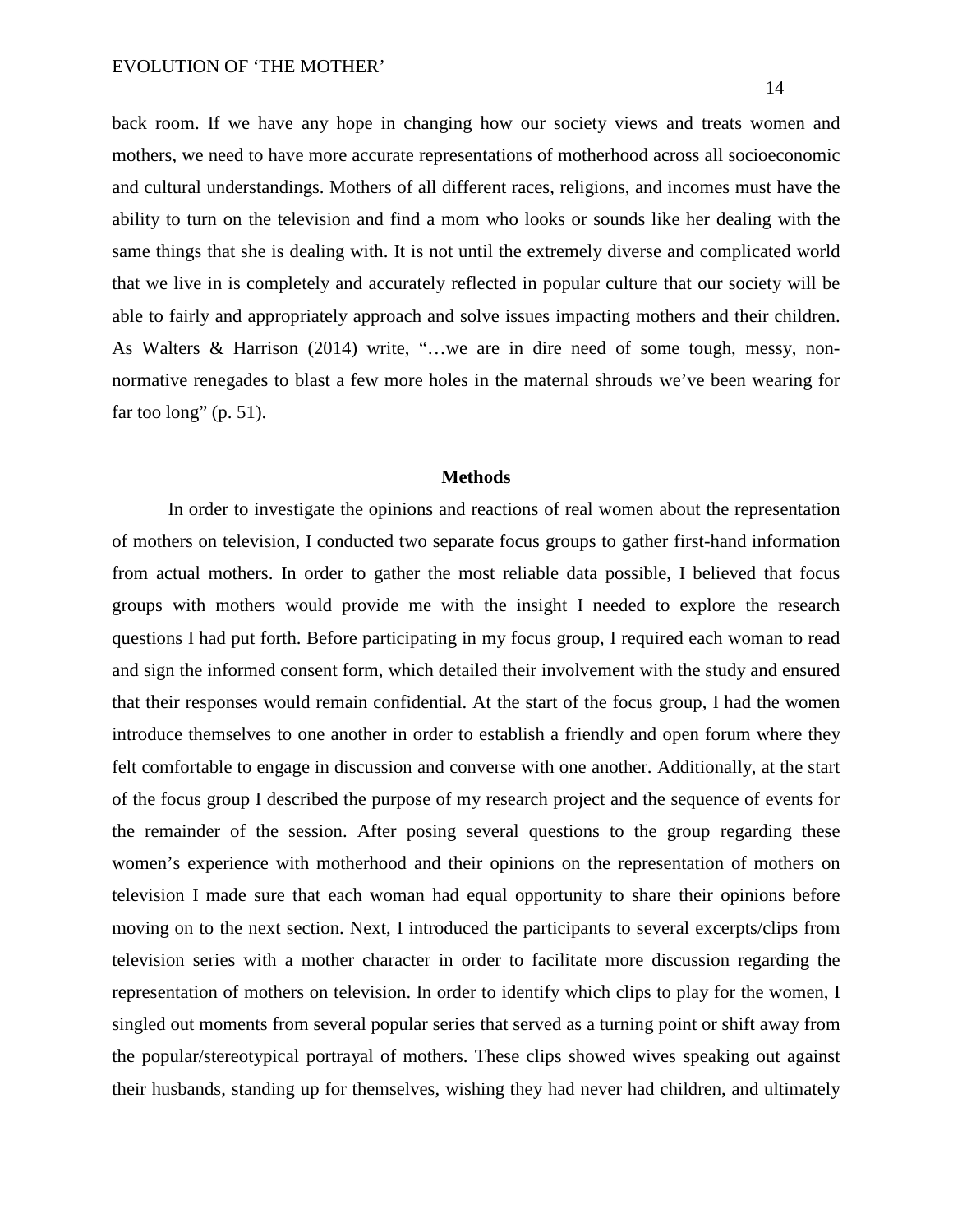served to highlight the harsh realities of motherhood that many representations shy away from or overlook.

In gathering the participants for my focus group, I enlisted the help of a professor on campus who is a mother of three and has connections with other moms in the surrounding area. The women that were chosen for the focus group expressed interest in participating in a study looking at the representation of mothers on television and wished to share their experiences as mothers. At first, I believed that only having women in the focus group who consume a great deal of television would have been beneficial, however I realized that by showing clips/excerpts during the focus group I could control which series we were looking at and could make up for the fact that some women do not regularly watch TV. Additionally, this professor's mother lives in the surrounding area and participated in the focus group along with some of her friends, which allowed me to get a multi-generational view on the topic. I appreciated the fact that all of these women felt comfortable sharing their experiences as mothers and I was able to establish an open forum where my questions initiated thoughtful conversations. However, I found that the women took it upon themselves to lead the discussion of this topic in a manner that flowed naturally from their experiences as mothers. The only criteria that was a requirement for participation in the focus group was that the women all have children and have experienced motherhood, because without that knowledge it would have been hard for them to comment on the issues and their responses would not be relevant to the research questions I was exploring.

I hoped that the responses I got from the focus group would be helpful in illuminating the research questions I had set forth as well as looking at the concepts that were revealed in my review of the research that has already been done on this subject. Although I was only able to conduct two small focus groups with a total of 8 women, this proved to be the easiest way to gather firsthand accounts of motherhood on a large scale while still obtaining specific and indepth responses. I believed it would be more helpful to have the women in discussion with one another regarding their responses than to perform several in-depth individual interviews because I wanted to observe how the women engage in conversation with one another about their experiences in being a mom. By only allowing women with at least a minimal knowledge of what it is to be a mother to participate, I avoided the risk of having unrelated and falsified responses. After viewing the clips as a group, I opened the floor up for discussion and allowed the participants to freely speak their minds in order for me to capture their honest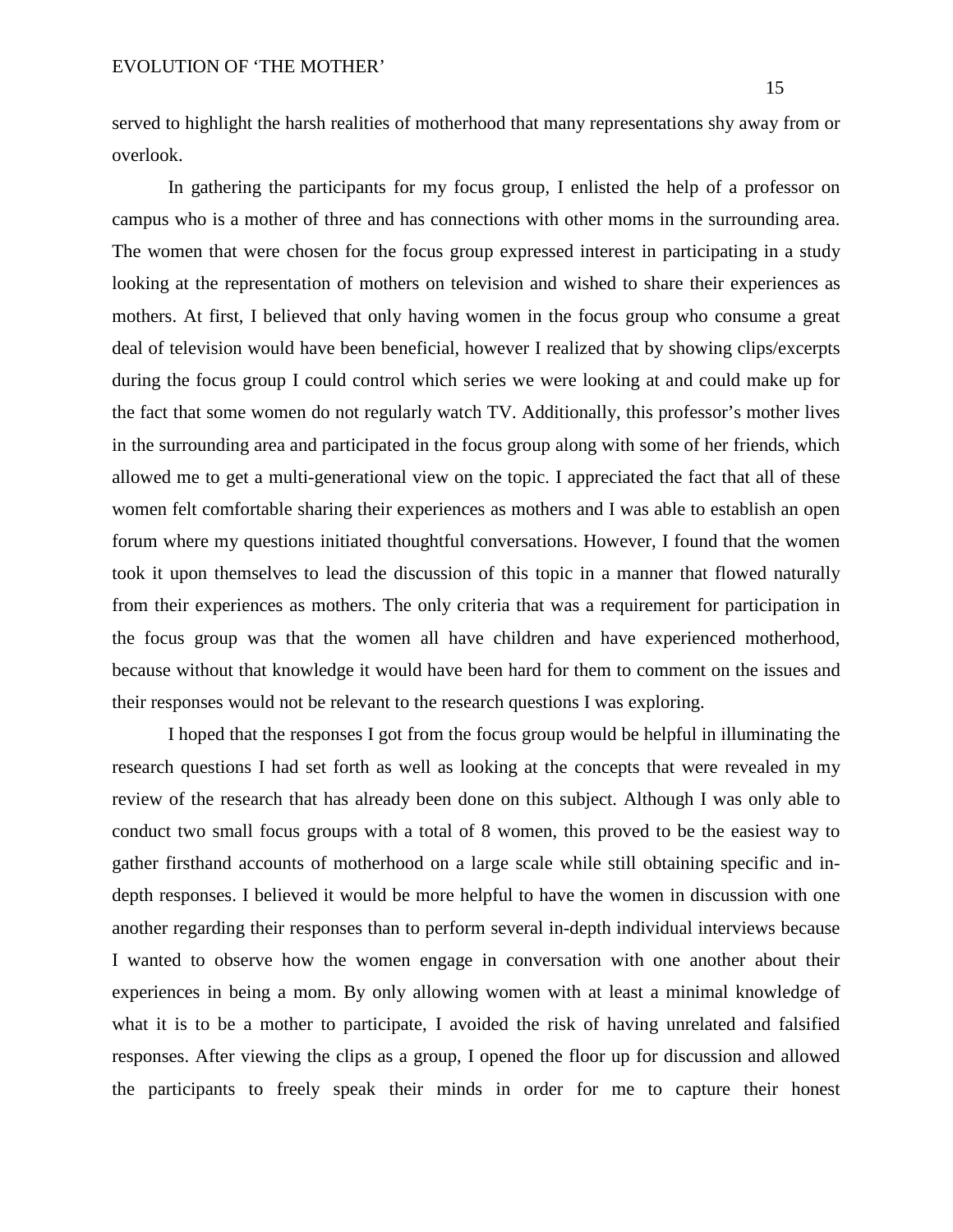opinions/reactions to what they viewed. After a bit of back and forth with an open discussion, I had a set of questions outlined on the Interview Protocol, which I used to facilitate our discussion of the shows and the topic. However, most of the time the women had a great deal to say and there was no need for me to interject and lead the conversation in a certain way. These group questions were mostly centered on the concepts outlined in the research questions and from the information I gathered in the literature review.

Other than the data I collect from my focus group interviews, I also conducted a textual analysis of several episodes of the different television series we looked at during the focus group including *I Love Lucy, Roseanne, Malcolm in the Middle,* and *Desperate Housewives.*  Additionally, I performed an analysis of episodes of relatively new series *One Day at a Time,*  and *Odd Mom Out* to get an idea of where the representation of mothers is headed in the future. In analyzing these shows, I hoped to explore the progression in the way mothers have been represented on television from the 1950s to today. By looking at different series across decades from the mid-20<sup>th</sup> century until as recent as 2017, I was able to identify some common themes in the way motherhood was represented during each decade and then compared/contrasted to how mothers are represented today. I was able to note how the representation has changed, and what elements continue to remain the same despite the progress that is consistently claimed on the subject.

In doing this research for my project, there were some challenges and risks involved due to the fact that I do not have firsthand experience being a mother, which is why I relied on the information gathered during my focus groups to support my assertions on the topic. Since the women that I interviewed all reside in the same area and are from similar socioeconomic backgrounds, the data I collected is not be able to be used to speak for the experiences and opinions of all mothers in our society. Since there is such a large amount of time in history that I looked at, it was interesting to see where I could possibly take this research and expand upon it in the future. If given the chance to expand on this research, I would wish to interview mothers from different religious backgrounds, as well as socioeconomic backgrounds in order to see if their responses reflect or reject those of the women in my initial focus groups. While I was able to gather some information from mothers of different generations, it would be interesting to see how these women relate to one another and if their opinions differ based on their age and the time in which they grew up and raised their children. In order to further explore this sensation,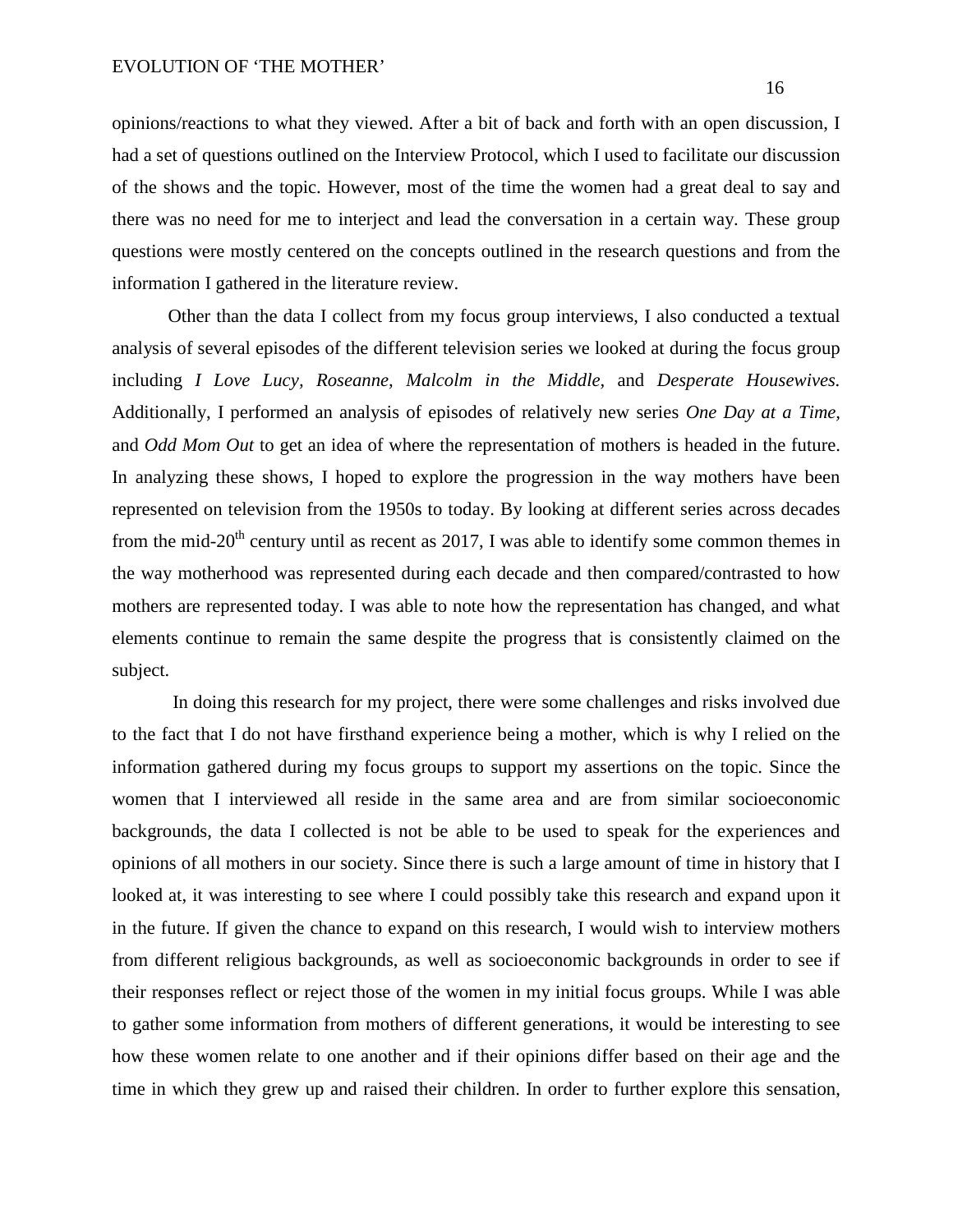17

the researcher would want to interview/survey people from all generations in order to gauge the overall opinion of women in our society. In order to ensure the safety and confidentiality of all the participants and of the final research product, the Institutional Review Board (I.R.B.) will review this study.

## **Analysis and Discussion**

## **Establishing 'The Mother': 1950s/60s**

The 1950s are commonly referred to as the Golden Age of Television, as it was the first time that televisions were available on a large-scale basis and for the first time, a majority of Americans had a television set in their homes. During this time, many of the most popular series on TV revolved around middle/upper class white American families, as the ideals of a heteronormative suburban life and the nuclear family were widespread within society. One of the most iconic television series of this time that continues to remain a placeholder in American popular culture is *I Love Lucy*, and while it was certainly ahead of its time in terms of representing a powerful female character, much of Lucy's narrative remained held down by the patriarchal chains in place at the time. One of the most popular episodes of the series is "Job Switching" which shows Lucy and Ethel switching places with their husbands for a week in order to show them that women are capable of providing for the family just as well as men are. In response to Lucy and Ethel's suggested plan, Ricky responds ""Holding down a job is a lot more difficult than lying around the house all day," to which Lucy responds "Is that all you think we do? Who do you think does the housework? And who do you think cooks all the meals?" (Carroll, 1952). This conversation is indicative of popular family structure and ideals at the time, where men were automatically designated the breadwinner for the family while women were responsible for caring for the children and keeping the home in order. While the women in the focus group were nostalgic viewing the show as it holds a special place in many people's hearts, it was interesting to note the difference in response according to generation. After watching *I Love Lucy*, one of the older women noted, "I don't want to be treated like a man…equal rights are overblown sometimes…I could never understand why a mother would want to work and raise a family at the same time, it just seemed so difficult and complicated." This quote showed that perhaps women in the older generation were happy accepting their place as either a stay-at-home mom, or a single woman who worked, whereas the younger generation had trouble fathoming that idea. The younger generation seemed to desire a life where mothers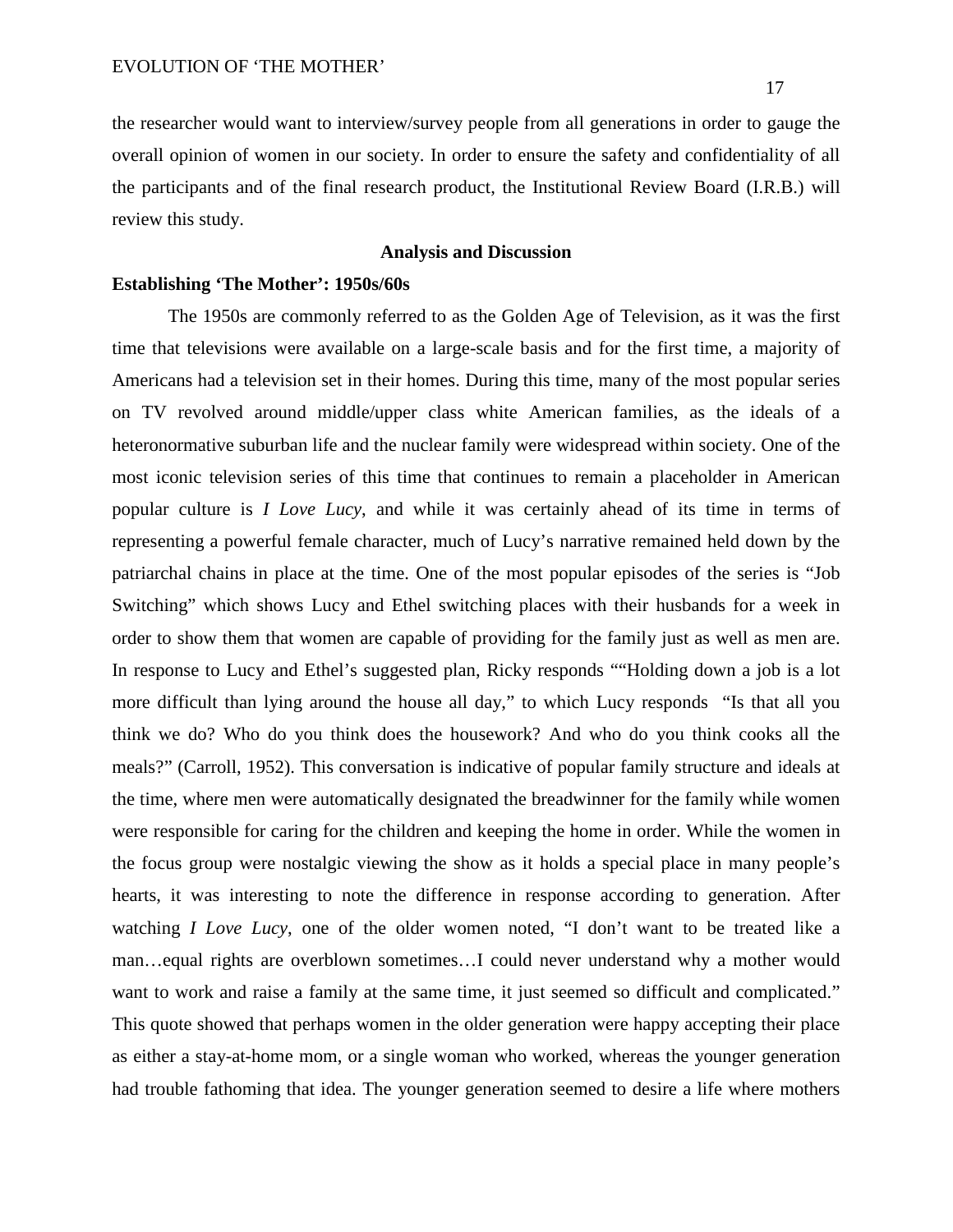could both raise their children and work to help support the family at the same time, identifying that the two were not mutually exclusive.

One element noted in the episode "Job Switching" was the implicit male dominance that was present in the husband/wife relationship of Lucy and Ricky. As the episode begins, Ricky walks through the front door of the apartment after a long day's work and is greeted by Lucy who states, "Oh gee I'm glad you're home!" (Carroll, 1952). This immediately stuck out to me because it sends a message to the audience that a stay at home mom is doing nothing all-day but sitting around and waiting for her husband to return to her and the kids. Throughout the series, Lucy is represented as independent, strong-willed, and as a woman who does not allow men to walk all over her, however this episode highlights the subtle patriarchy that was present in many family structures and households during the 1950s. This stereotypical image of a woman greeting her husband at the door when he arrives home after a long day with a cocktail, the kids bathed and in pajamas, with a lovely meal on the table is what made shows like *Lucy* and *Leave it to Beaver* so successful at the time, because that is the image of family that many Americans were trying to achieve. Another way that the implicit patriarchy was present in this episode of the series was through Lucy's interactions with her husband when she would state, "No sir" and "Yes sir" which highlighted the male dominance that was present in their household. (Carroll, 1952).

Not only was Lucy submissive to her husband in the way she interacted with him personally, but also through the fact that she was tied to him financially which limited her options as a woman. Lucy relied on her husband's employment and him giving her an allowance of spending money each week in order to take care of the home and provide for herself and her son. Even if Lucy had been unhappy in the marriage, she would not have had the option of leaving Ricky and taking their son with her, as she would have no means of supporting herself and the child. While the episode ultimately ends typically with the men going back to being the breadwinners and the women gladly accepting their role as keepers of the domestic home-front, it taught audiences an important lesson regarding just how much work a mother does at home all day. Before the episode ends, Ricky states, ""I never realized how tough it was to run a house before" combating the myth that woman sat at home all day waiting for their husbands to return (Carroll, 1952). While *I Love Lucy* fluctuated between pushing the boundaries of popular notions of motherhood and falling victim to patriarchal stereotypes, it ultimately portrayed an extremely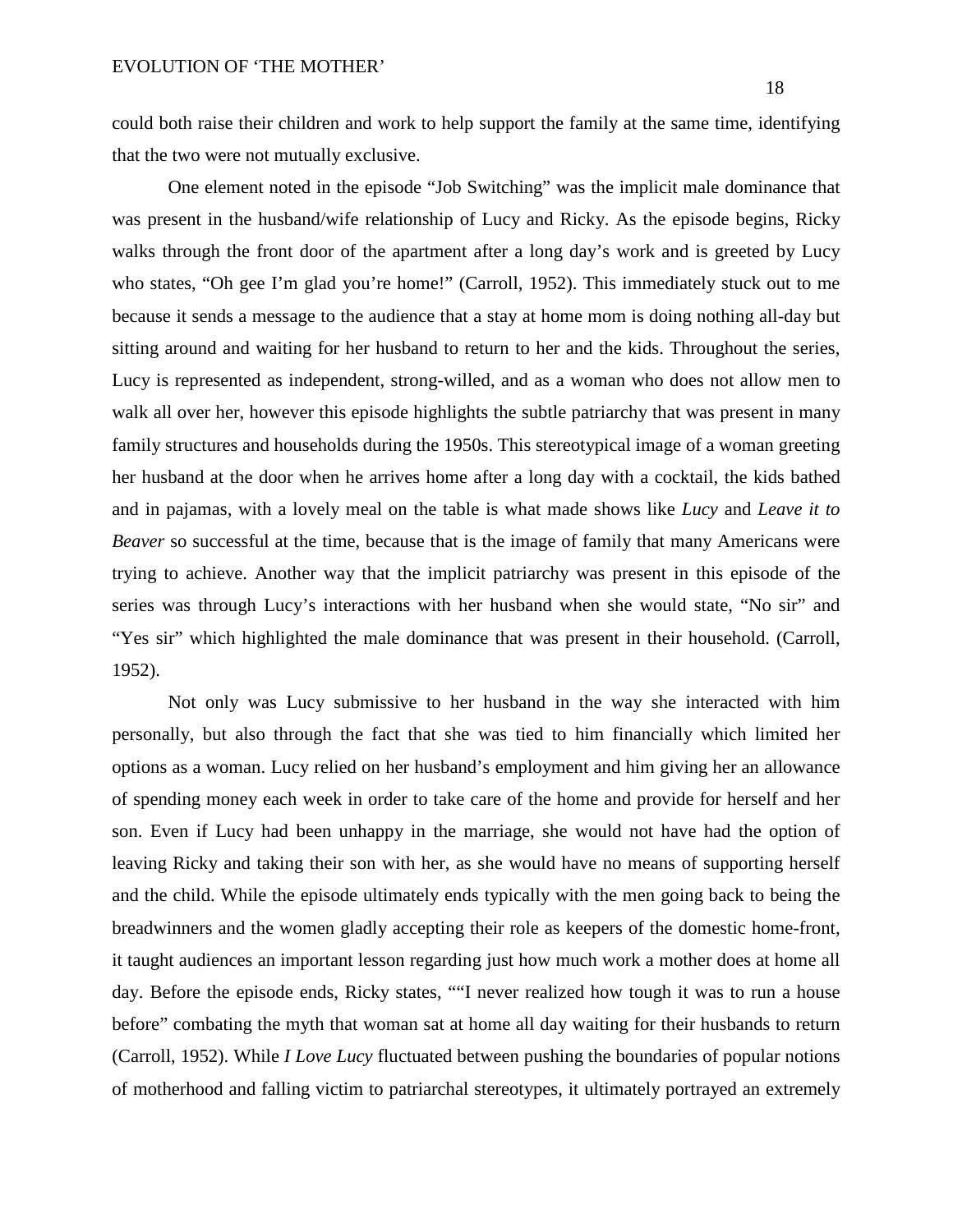### EVOLUTION OF 'THE MOTHER'

upper-class image of family which was not the reality for many Americans at the time. One thing that the focus group participants noted in their response to viewing *I Love Lucy* was that while they appreciated her candidness in speaking out against her husbands misogyny, they did not think that the show accurately portrayed what the average American mother was experiencing at the time. In highlighting the fact that Lucy had a nanny to help her with the daily care of the child, along with the beautiful clothing that she was always dressed in, the women in the focus group believed the show "glamorized" motherhood and represented motherhood from an upperclass perspective.

Another popular television series from the same time period, *Leave it to Beaver,* ran from 1957-1963 and told the story of an everyday "average" American family (the Cleavers) and has been hailed by many television critics as an iconic program that stood out to symbolize the idealized image of suburbia during the mid- $20<sup>th</sup>$  century. The mother on the series, June Cleaver, is one of the most popular television mothers of all time and is continually referenced as the stereotypical 50s/60s housewife as she constantly looked and acted as if she had the perfect life and family. June can be viewed in stark contrast to Lucy on *I Love Lucy* because she rarely acted out against her husband and seemingly accepted her role as leader of the domestic domain without much grievance. June stands out amongst the other television mothers of her time as being placed on a pedestal, with women of her time working to emulate her way of living, and modern day women tending to compare themselves to the "perfect" mother that she represented. Amongst the women in the two focus groups, *Leave it to Beaver* elicited interesting responses from the mothers as they remembered watching the show as children or, in the case of the older women, as they were beginning to start their own families.

One interesting response that was put forth by both of the older women after viewing and discussing the series was that they both agreed that the show was not an accurate portrayal of what life was like at the time as young wives who were beginning their families. Both of the older women stated that life at the time was much more hectic and that she show portrayed a more idyllic vision of family life, where everything seemingly fell into place perfectly. Both women told stories of their children running rampant around the house, laundry piling up, and how they often struggled to maintain a balance between giving themselves time to relax and providing everything that their families needed. It was interesting to see the connection between the older and younger women's responses to *Leave it to Beaver* because even the younger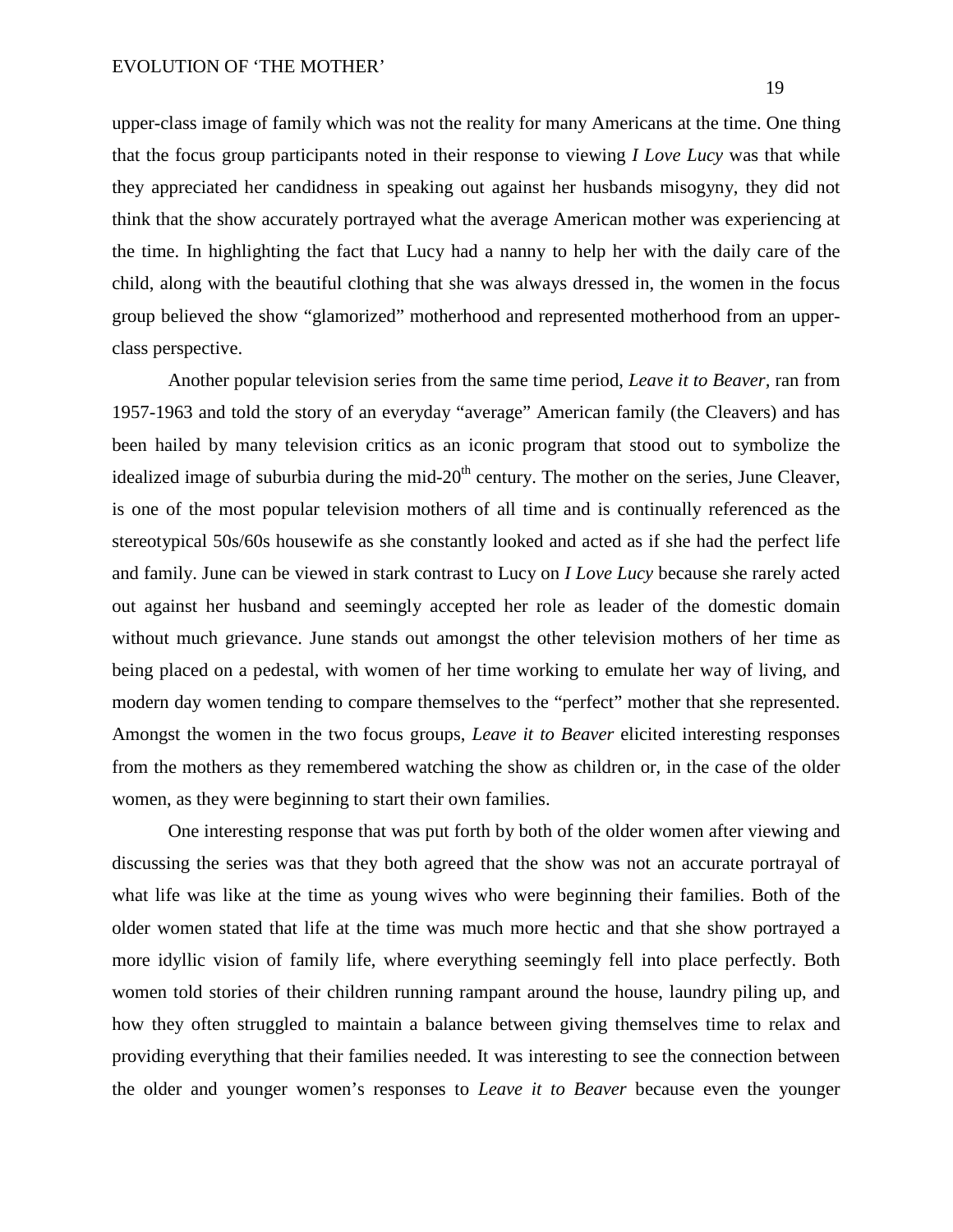women seemed to think that June Cleaver was an exaggerated and false representation of what motherhood was like back then. After viewing a clip where June presents a wonderfully prepared meal for her family when her husband comes home from work, one of the women stated, "Sometimes when I come home after a long day and see the laundry piling up, I make the executive decision that it's simple PB & J for dinner." Many of the women noted that while the Cleavers had the economic advantage to allow for the wife to stay home all day and keep the home clean and prepare lovely meals, the reality was/is that many women could not/cannot afford to do so.

Food seemed to be a common theme in our discussion of motherhood on *Leave it to Beaver* as one of the clips that was shown showed June handling all of the inside meal prep while her husband took care of the grilling of the meat outside. In the clip, her husband explains to his son that women are more adept to cooking in the kitchen because they require all of the modern conveniences in order to get the job done while men can handle the rustic style of cooking on a grill outdoors. While all of the women in both focus groups found this clip offensive and demeaning to women, one noted that, " "In my house, cooking is very much the same today where I'll handle everything inside but my husband always takes care of grilling...I wonder why that is?" This woman's response to the clip brought up an interesting conversation amongst the women who began to question if they were feeding in to the implicit patriarchy by following this gendered breakdown of cooking responsibilities. The women also wondered, as all of them work at least part-time, if not full-time jobs, why dinner and clean up responsibility always fell on them when both they and their husbands had been hard at work all day.

Based off of this discussion of food and meal preparation for the family, the women began to realize that even though progress has been made in terms of gender equality within the family structure, there are still remnants of the June Cleaver type mom that are present today. Highlighting this idea, one of the younger women noted, "I'm wondering if we really have come that far since this show? I mean we tell ourselves we have, but I'm starting to think quite the opposite." Despite airing fifty years ago, the stereotypical image of motherhood that was conveyed through *Leave it to Beaver* has been replaced by a more empowered female character, yet some elements continue to be inherently passed down from one generation to the next. Despite all of the criticism that the focus group participants had for the series, they all agreed that June Cleaver's options were limited at the time and appreciated that today woman have the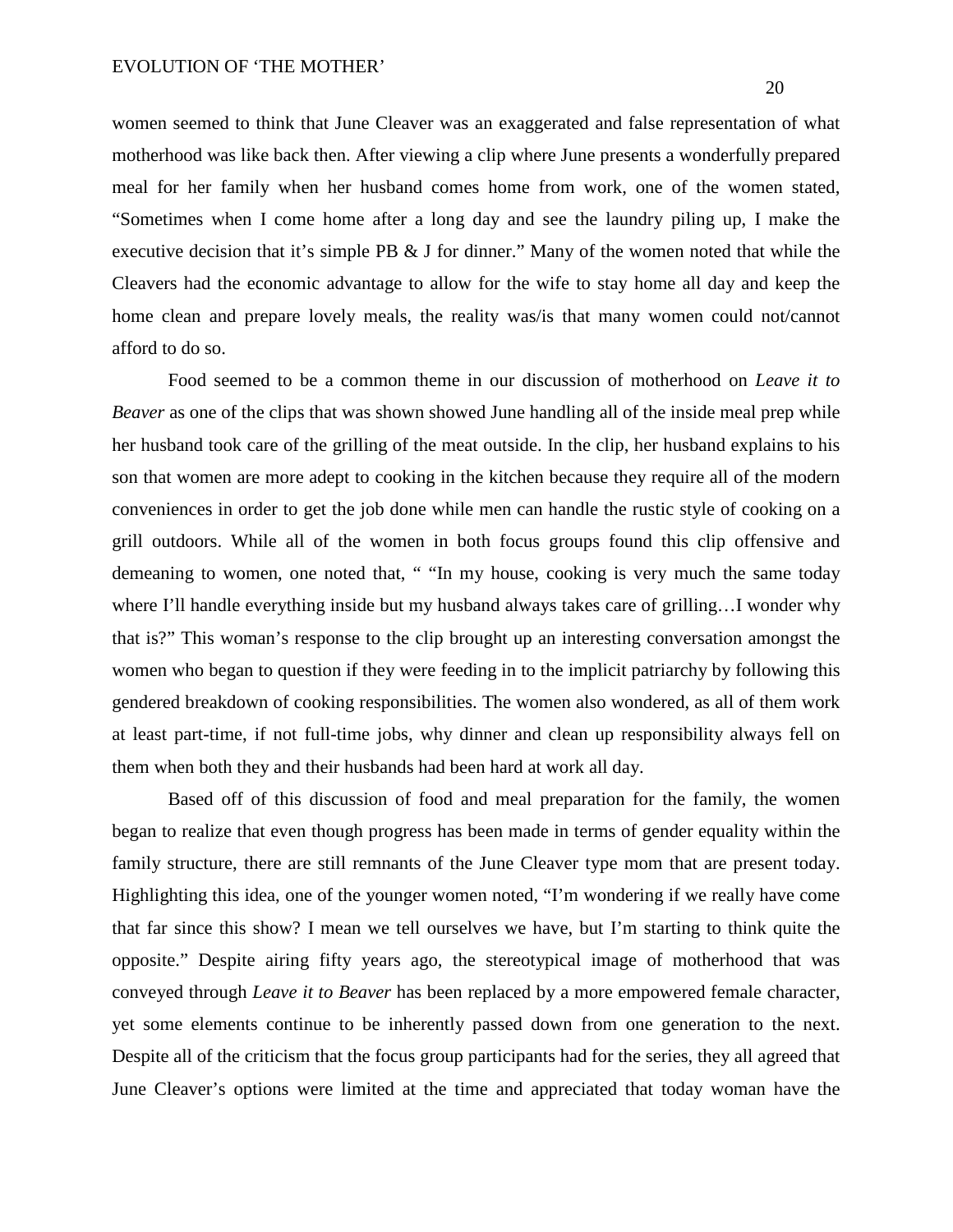ability to choose for themselves if they want to stay at home and be the perfect housewife or if they want to work and have a fulfilling career.

## **The Mother Who Changed It All**

Fast-forward a mere thirty years after June Cleaver was the epitome of motherhood on American television, and audiences were being treated to an entirely different mom: *Roseanne*. This series, which ran from 1988-1997, sought to reclaim the identity of mothers on television and portray it in a more positive and realistic manner. The character Roseanne was the matriarch of a working class family in Middle America, and did not shy away from highlighting the frustration that comes with being a working mother and taking care of running the household. Roseanne could regularly be seen/heard swearing, wishing she did not have kids, and shirking her parental responsibilities, thoughts that run through every parents mind at some point or another yet had not been fully explored on television before. After viewing clips from the show during the focus group, one commonality between all of the women's responses was that they appreciated how the show did not shy away from the problems and difficulties in raising kids and running a home. A lot of the women noted that its easy for them to turn on the TV and see a mother who is dressed perfectly and who has everything under control, and that it was nice to have a character like Roseanne who actively acknowledged that being a mom is tough work. While everyday mothers across America welcomed Roseanne into their homes and appreciated being able to see their own stories accurately reflected on television, the series was not without its critics and many did not welcome the character into the cult of television mothers.

In one episode of the series, Roseanne is confronted by TV moms of the past about how she is representing mothers on television to the American people, and the mothers of the past are not happy with the messages that she is conveying to the audience. This group of famous TV moms, including June Cleaver, calls themselves "The Sitcom Mom Welcome Wagon," and wants to sit Roseanne down in order to talk with her about how she is representing motherhood. It is ironic that the entire encounter between Roseanne and the other women takes place in a kitchen, because it shows that even though years have passed since the stereotypical image of the 50s housewife, mothers are still relegated to cooking and cleaning in their domestic prison. As the conversation unfolds, one of the mothers says to Roseanne, "You see Roseanne, we've all worked very hard to promote the image of motherhood and if what we've heard about your show is true, and well we're about as mad as H-E-double hockey sticks! Oh excuse my French" (Ulin,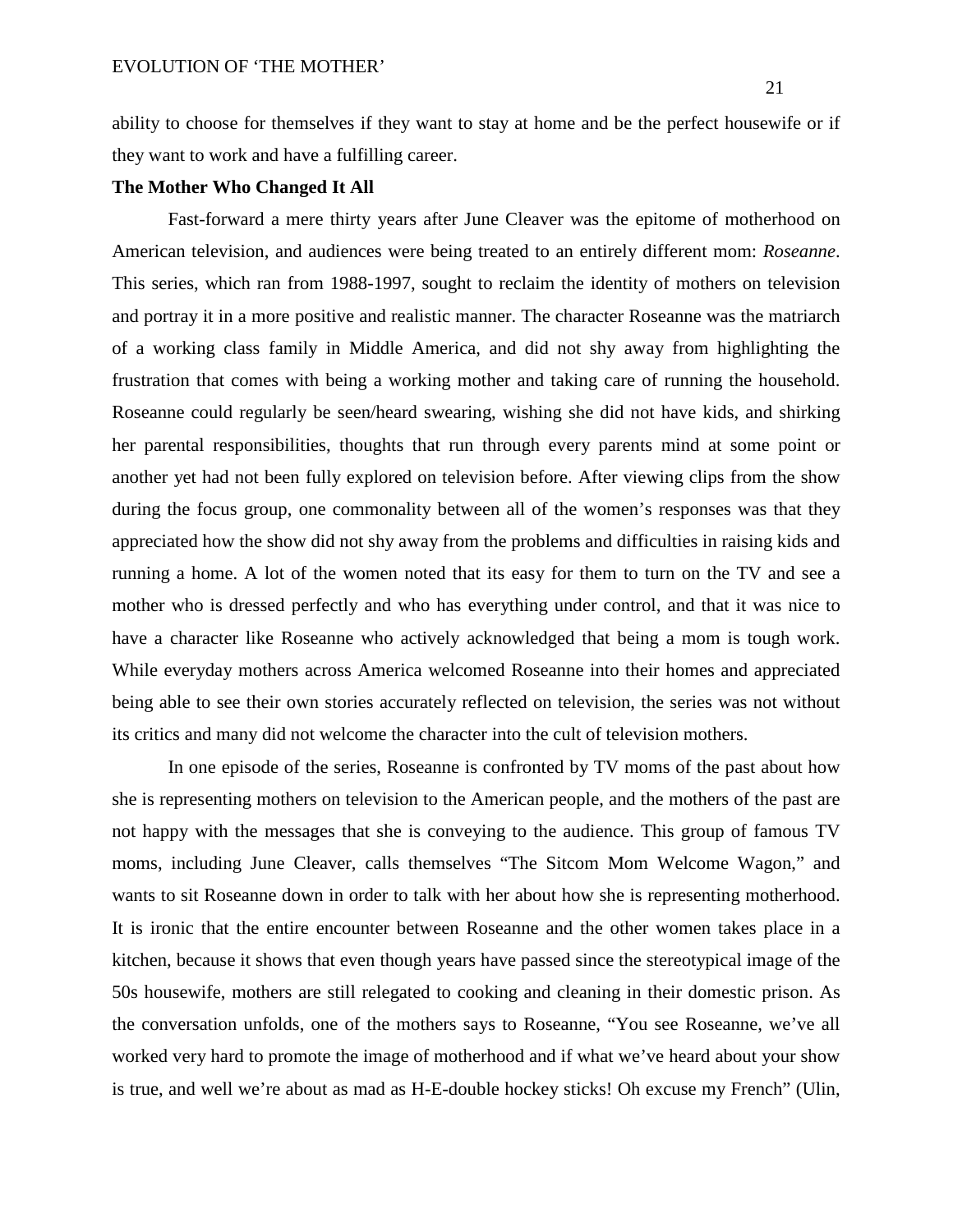1995). This is indicative of the time period in which her show was created and aired, during which it would have been unsavory for a woman, especially a mother, to curse on television. All of these mothers of television past represent the wholesome image of motherhood that was instilled unto America during the Golden Age of Television in the 50s/60s, while Roseanne and her show chose to deconstruct that image and represent what actual mothers were going through on a day-to-day basis. Roseanne responds to these women by stating, "Well I'm afraid whatever you heard is a hell of a damn lie" (Ulin, 1995). With the use of the single word "hell," Roseanne is able to tear down the stereotypical and patriarchal image of motherhood that the rest of these TV mothers were stuck in by showing that a real woman can be a good parent and wife while also speaking her mind and using the occasional bad word. While the Sitcom Mom Welcome Wagon was certainly not happy with Roseanne's language and dismissal of their claims, their shock with her behavior and the show as a whole did not end there.

Later on in the conversation between the women, one of the more conservative mothers brings up a point to Roseanne by stating, "You're supposed to teach your children valuable lessons, why don't you have an episode where your son breaks a window with a stray baseball and your husband makes him get a job so that he can pay to fix it?" (Ulin, 1995). This sort of storyline was extremely popular during the Golden Age of Television where families could watch and rest assured that their children were learning positive lessons from these shows. The typical nuclear American family could turn on the television during the 50s/60s and learn lessons about working hard for the things you wanted and about respecting their parents' wishes no matter what. While *Roseanne* did teach lessons to the audience, they were always approached in a more comedic, and some would say, realistic/down-to-earth way. Roseanne replies to the mother's concern by stating, "We did have this one episode about me finding some old reefer down in the basement, so I thought it was David's…you know that's the guy who's sleeping with my daughter…but anyway it turns out that it was my old pot" (Ulin, 1995). Many of the women are shocked and dismayed; not only at the fact that Roseanne would portray herself as a mother and use drugs, but also at the nonchalant way Roseanne addresses her teenage daughter engaging in sexual activity under her roof. Roseanne was the poster-mother for showing real women that it was okay to acknowledge things when they do not go according to plan. Roseanne openly confronted the fact that her children were sexually active as teenagers and that she and her husband were not the perfect parents; sometimes they drank too much, screamed and fought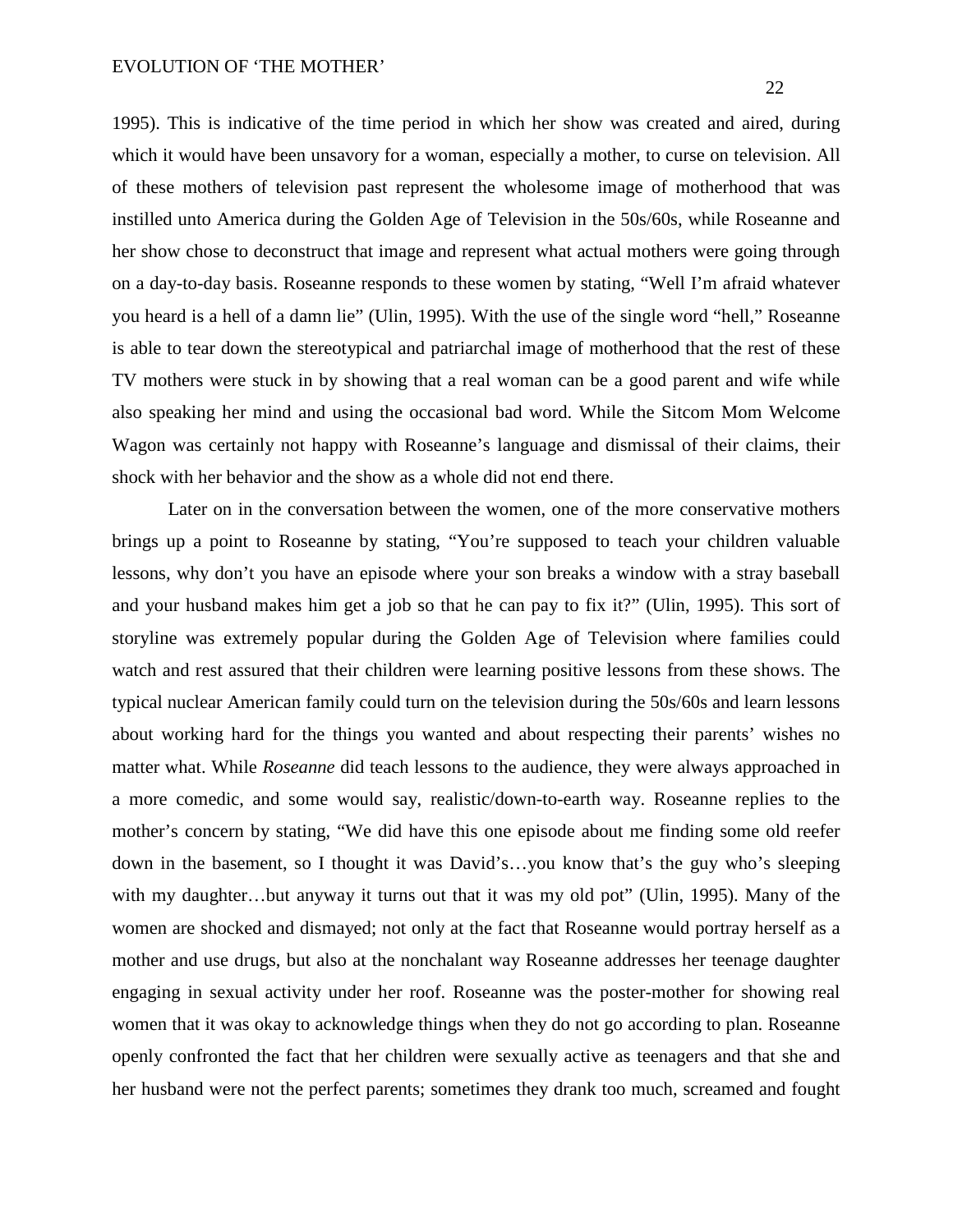### EVOLUTION OF 'THE MOTHER'

one another, and sometimes they decided to smoke the mystery pot they found in the basement just for old time's sake. Roseanne describes the ultimately positive outcome of the situation by stating, "Oh come on, we learned our lesson, we got the message across. Drugs are bad…especially really old stuff that's been sittin' there a while." While Roseanne and the show went about portraying the anti-drug message in a different or non-typical way, she highlights the fact that while it was a comedic episode, they ultimately did convey the message to the audience that you should not do drugs…no matter how long or short they have been sitting around.

While on the air, *Roseanne* elicited polarizing responses from audiences, with some people hailing the show as a breath of fresh air for portraying the American family in a realistic manner, and others taking offense for the brash and sometimes offensive way that Roseanne acted. During the focus group proceedings, it was interesting to note this response amongst the women participating because they would often ask, "What show are we looking at next?" When I responded by telling them we were going to take a look at *Roseanne*, I could see one women rolling her eyes and several others let out sighs signaling that they were clearly neither fans of the show nor of its star. After watching clips from the show, I questioned the woman who had rolled her eyes at hearing what we were going to be watching, and her answer surprised me. The woman stated, "I used to hate this show and would always change the channel, but after raising kids it really makes sense. I wanna go back and watch it all." This woman's response both shocked and pleased me because she seemed so against the series at the start, yet realized that after having children she could better relate to the narrative and what the character of Roseanne was going through on the screen before her. This response was echoed by some of the responses from the other women, with one stating "Wow that's how I feel sometimes," after watching Roseanne complain to her husband that he was not helping out enough around the house. Whereas the moms of television past would have kept their mouths shut and never spoken out against their husbands, Roseanne recognized that she needed help and did not hesitate to ask for it. The women in the focus group reacted extremely positively overall to *Roseanne* because the show and its characters are easily approachable and Roseanne did not shy away from portraying motherhood in all of its glory; the good, the bad, and the things that some moms try to hide from their neighbors.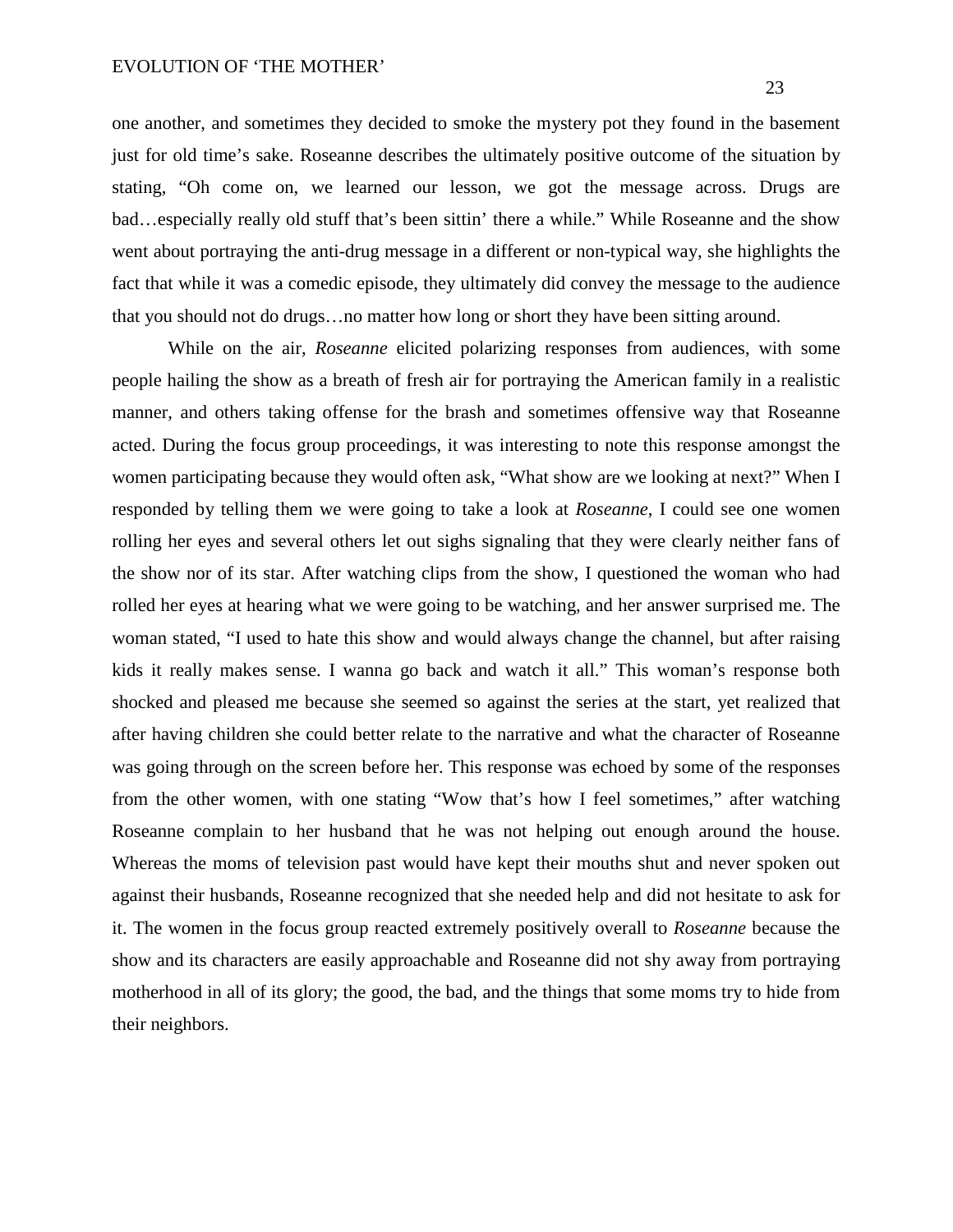## **New Millennium? New Housewife.**

After the reshaping of motherhood that occurred in the 1990s thanks to characters like Roseanne, the 2000s saw the reclamation of sexuality by mothers on television thanks to popular series like *Desperate Housewives,* which ran from 2004-2012. The show was centered on a seemingly typical suburban neighborhood and a group of neighbors, all of them mothers, who became friends and explored the sometimes sexy, sometimes difficult, and sometimes murderfilled woes of suburbia together. The show was interesting and unique in its exploration of life in suburbia because it differed from past shows set in the idyllic suburban environment by showing the dark and mysterious things that often go on behind closed doors; the things that one would never want their neighbors to know. What was interesting about the series was that it could approach motherhood from several different perspectives thanks to it having several different mother characters. On one hand, the show portrayed a more conservative image of motherhood similar to June Cleaver's with the character Bree who was always baking, throwing perfect dinner parties, and who appeared to be the next Martha Stewart homemaker type. On the other hand, the character Gabrielle represented an image of motherhood where she gave up her beauty and career as a model in order to have children, a decision she struggled with and regretted often on the show. No matter what image of motherhood that the series was portraying at a certain moment, one thing that rang true amongst the mothers in my focus group was their ability to always find something relatable within the narrative.

During one scene that was shown during both focus groups, one of the housewives on the show, Lynette, is explaining to a younger woman who is pregnant for the first time that motherhood is not always going to be happy and that eventually she will begin to miss the life she used to have. Over the course of their interaction, Lynette explains that while her husband is committed and willing to wake up for middle of the night feedings now, come time for kids number two and three…the responsibility is going to fall all on this woman and that her entire life will become centered around what her kids are doing. It was interesting to note the response amongst the mothers in my focus group to this scene, with one of them stating, "Why didn't anyone tell me that being pregnant and giving birth was going to be this bad?" While the woman went on to explain that she obviously loved her children and is so thankful for them, that looking back it would have been nice to have someone be honest with her and tell her that motherhood was not always going to be easy. Another mother within the group responded to her friend by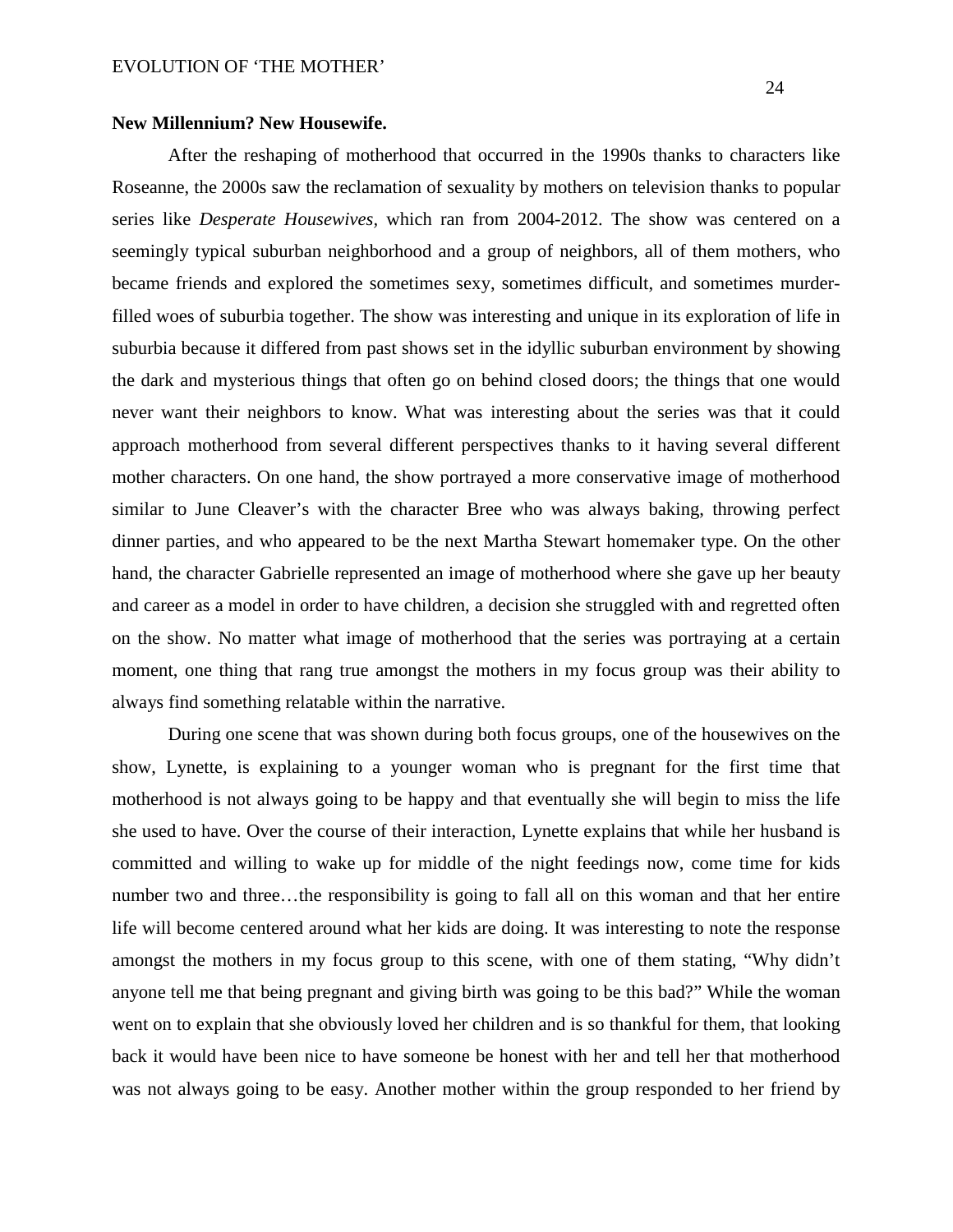#### EVOLUTION OF 'THE MOTHER'

stating, "Nobody tells you about parenting, you simply find out for yourself," highlighting the individuality in motherhood and the fact that each woman goes through the process differently. Showing *Desperate Housewives* to the group illuminated for me the fact that motherhood is often an experimental process for many women and it's mostly a series of trials and errors. Motherhood is an experience, and until someone has gone through it they cannot understand what a mother is feeling, which is why the women in my group agreed that it was important to surround yourself with a community of people who understand and can help you figure things out.

The mothers in my focus group spoke a lot about creating a supportive community of other moms around them in their lives so that they always had people to rely on who understood the issues that they were dealing with. One mother spoke on the topic stating, "I find its important to have people that can relate to what you're going through when you want to talk about your struggles as a mother." Some of the moms brought up the fact that sometimes it is hard to establish a sense of community amongst other mothers especially if they were working moms or if the other mothers in their circle seemed a bit exclusive and placed pressure on other moms to put off a certain image of perfection when it came to motherhood. In order to establish their community however, the moms noted that it was easy to get involved with school activities or to volunteer to help out and that's how they have actually ended up meeting some of their closest mom friends. While these women sat together in the focus and recounted some of their proudest moments of motherhood, they also felt comfortable enough to share moments with one another that they regretted and wished they could have done differently. One of the most real and honest moments during the focus group echoed the occasional shirking of motherhood responsibility that the group saw on *Desperate Housewives*, when one of the mothers stated, "I've had fantasies about walking out of the house and leaving just to grab a moment of silence and a cup of coffee." Ultimately, the focus group proved to be safe and inviting space for these mothers to share their experiences of motherhood openly amongst one another and they all appreciated having the space and opportunity to do so. Many of them noted that whether it was from other moms in the community or from the media, that there is a pressure that exists which causes moms to feel guilty when they want to complain about their kids or vent about their husband not helping around the house. If this research draws attention to any particular issue, it is the lack of a forum in which mothers have the ability to and feel comfortable discussing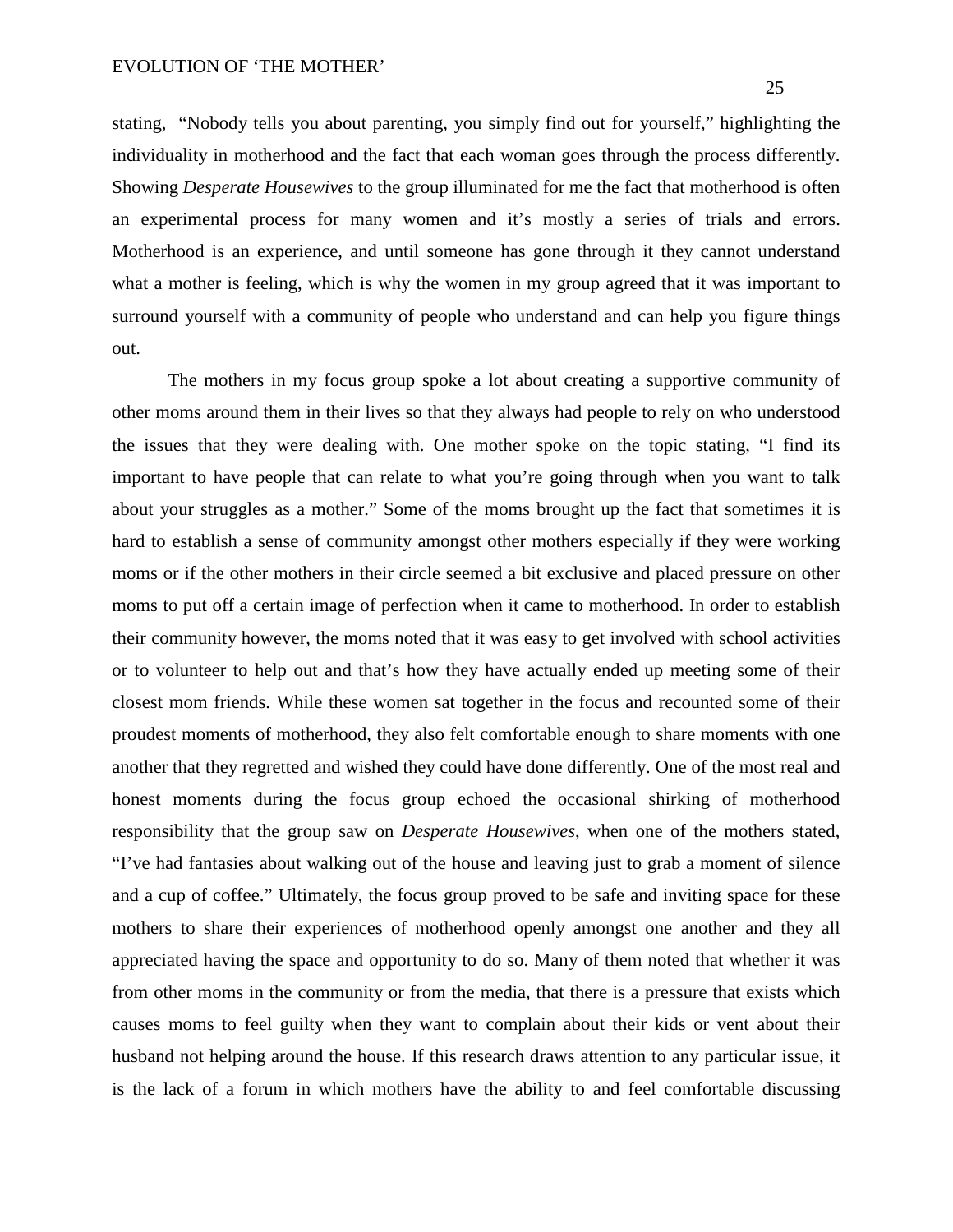motherhood with one another, which is why it is so essential for television representations of motherhood to be varied, realistic, and remain truthful to the actual plights of different mothers across America.

#### **What Will Motherhood Look Like Tomorrow?**

Moving away from the 2000s, the 2010s have seen even more progression in the positive representation of motherhood on television. With more and more cable networks developing original scripted programming and the advent of online streaming platforms like Netflix, there are now more pipelines than ever before for these honest portrayals of mom to be delivered to audiences. Two prime examples of series that have blossomed from this shift in television production are Bravo's *Odd Mom Out* (2015) and the recent Netflix revival *One Day at a Time* (2017). On *Odd Mom Out*, the main character Jill is a punk-rock Manhattan mom who does not fit in with the other moms in her community who are beauty obsessed and always trying to one up another in order to climb the social ladder. Jill can regularly be seen complaining about her kids, and in one episode rejoices and celebrates when her kids are finally all in full-day school because she can finally have her life back. June Cleaver would never have celebrated the absence of children in her home, and I would imagine June struggled once her kids grew up, no longer knowing what to do with herself all day. Jill on the other hand, does not have that problem and finds time to get back into her career and hangout with friends once more. Jill serves as an inspiration to a new generation of mothers that their entire lives do not need to revolve around their children and the family. Jill highlights the fact that it is okay to have a life outside of the domestic and that it is almost quite necessary in order to keep from going insane.

On *One Day at a Time*, Penelope is a maternal force to be reckoned with. Not only is the character a divorcee and therefore raising her two kids as a single parent, but also she is an Iraq War veteran and suffers from PTSD. Whereas Jill on *Odd Mom Out* serves to inspire mothers to hold onto their lives outside of their husband and children, Penelope's narrative centers around caring for her children yet shows that mother characters can have depth and are not always the Stepford-like image set forth by characters like June Cleaver. Back in the Golden Age of Television, a single mother raising her children alone would never have been portrayed on television, but as the women in my focus group noted, "The way of doing motherhood has really changed." Penelope's narrative can be appreciated by mothers in terms of accepting LGBT children and running a single-parent household which requires her to both go out and make a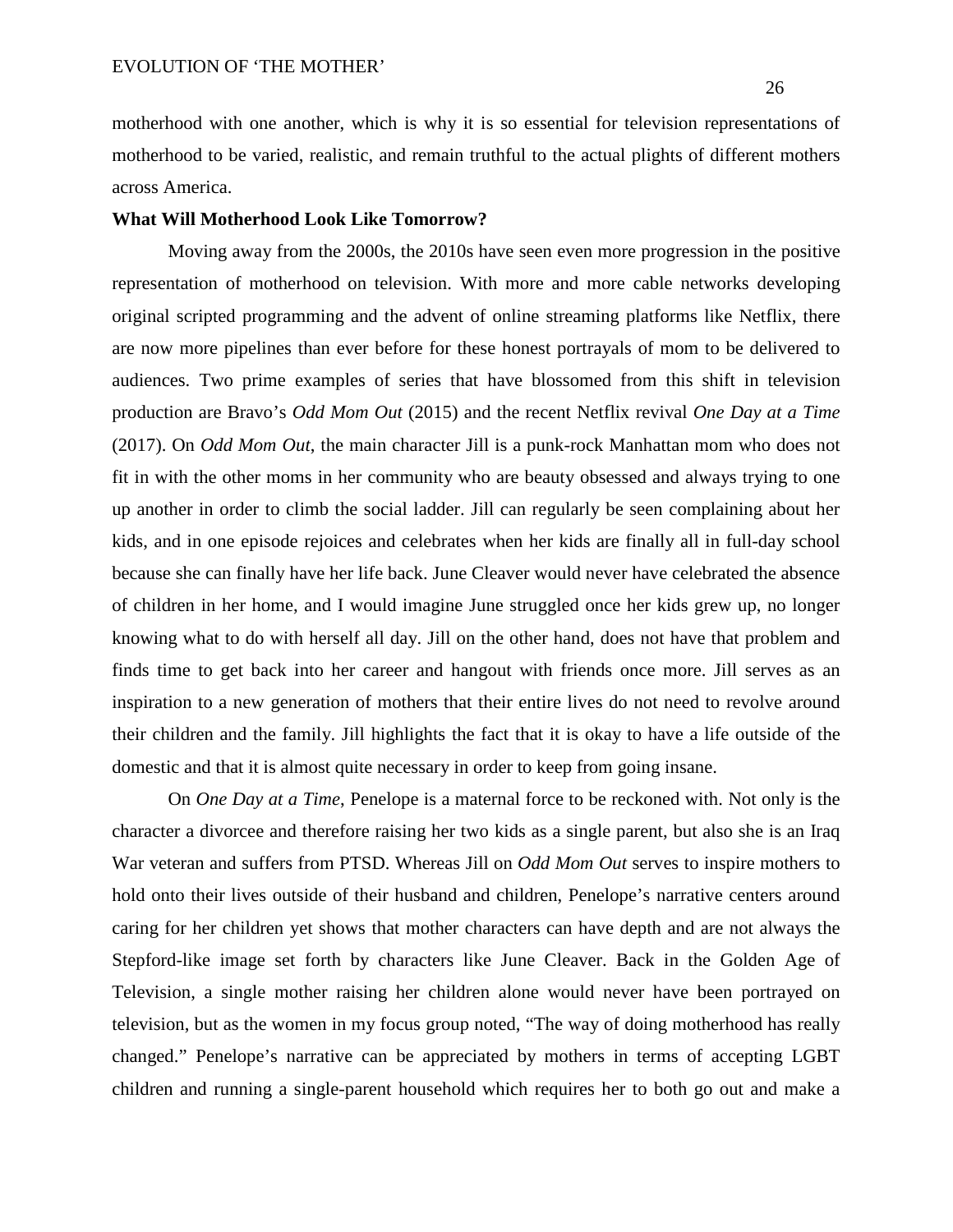living to support her kids while still taking care of the home and taking an active role in supporting the children in their after-school activities. Ultimately, these two shows highlight the conclusion that the women in my focus group arrived at: "There are truly so many different ways to raise children." If these shows are any indication of where the representation of motherhood is headed in the future, I think mothers can rest assured that it will continue to move in a positive direction. In a time where women's rights and gender equality are under scrutiny and at the center of many political and social debates, it is more important than ever for our society to look at the messages that we are sending audiences about mothers, families, and most importantly about women.

## **Conclusion**

As previously mentioned, the participants chosen as part of the focus group were all actual mothers themselves and therefore had more knowledge of motherhood-related issues far exceeding that of the average person. Although this fact lent itself to producing an open and accepting forum for discussion within the focus group, the opinions of these women cannot be taken as the opinions of society at large, due to their advanced knowledge and personal connection to the topic. If given more time to continue this research, I would have liked to have shown the focus group even more examples of television mothers and watched entire episodes rather than short clips so that they are able to see more of the progression in representation over time. If given the opportunity to hold more focus groups with a wider range of participants, I believe more pertinent data could be collected to further research the way that motherhood is discussed and viewed in society. Additional research could be done going more in-depth with each decade of television and working to identify which socio-political forces within society could have responsible for noticeable shifts in the way mothers were portrayed on TV. It would be interesting to note the difference in opinions across generations of women, but also including men in the research as well. This could possibly yield interesting results showing how inferential patriarchy can be traced through the time periods that people were raised in. As television continues to remain a looming presence in American homes and the way in which it is consumed continues to expand, stories of families and the mothers who work to keep them up and running will remain on the forefront of narrative discussion.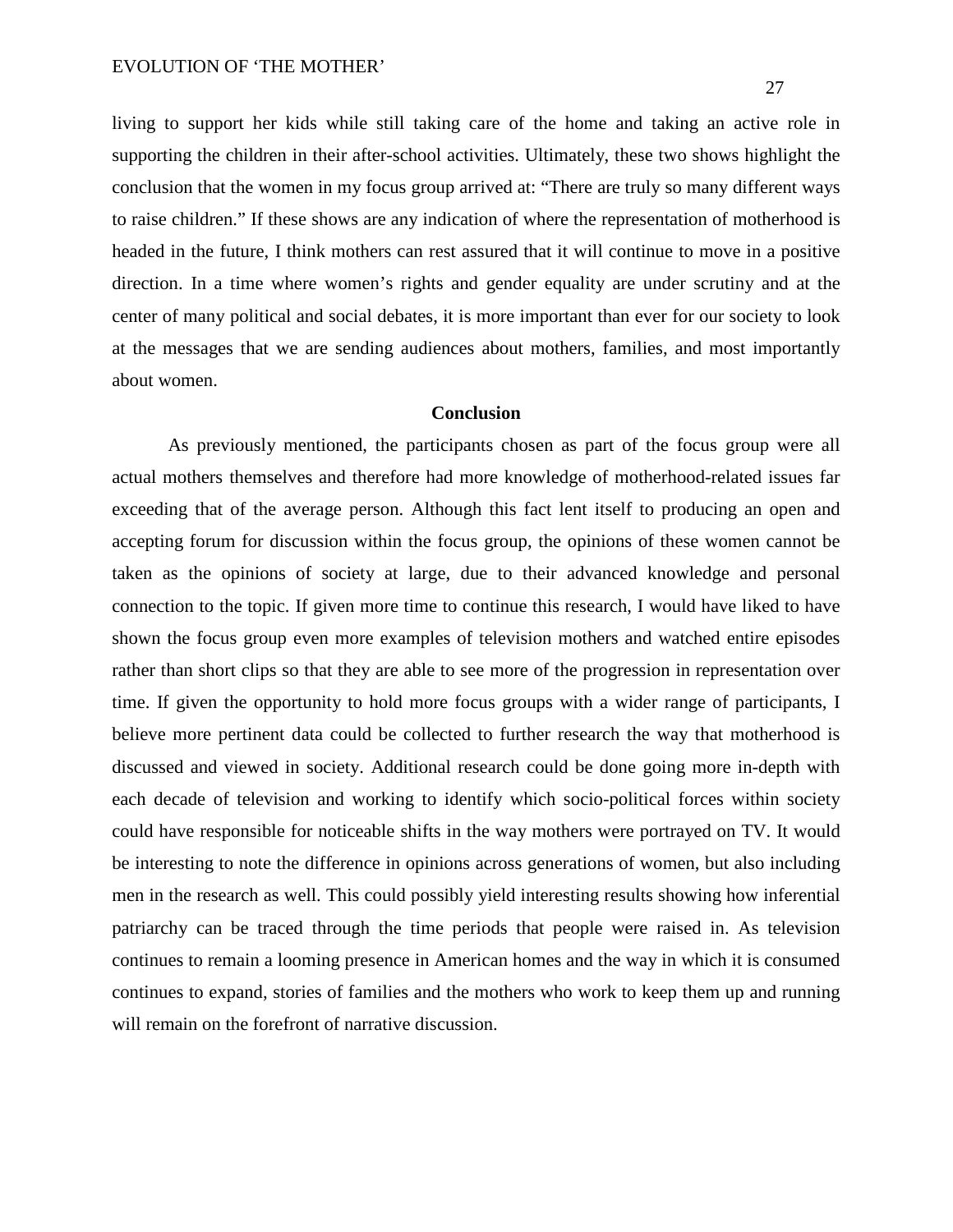#### **References**

- Akass, K. (2012). Motherhood and myth-making: Despatches from the frontline of the us mommy wars. *Feminist Media Studies, 12*(1), 137-141.
- Akass, K. (2013). Motherhood and the media under the microscope: The backlash against feminism and the mommy wars. *Imaginations Journal, 4*(2), 47-69.
- Bandur, M. (Writer), & Melman, J. (Director). (2001, December 16). Christmas [Television series episode]. *Malcolm in the Middle*. Los Angeles, CA: 20<sup>th</sup> Television.
- Carroll, B. J. (Writer), & Asher, W. (Director). (1952, September 15). Job Switching [Television series episode]. *I Love Lucy*. Los Angeles, CA: CBS Television Distribution.
- Cherry, M. (Producer). (2004-2012). *Desperate Housewives* [Television series]. Los Angeles, CA: Disney-ABC Domestic Television.
- Connelly, J. (Producer). (1957-1963). *Leave it to Beaver* [Television series]. Los Angeles, CA: Universal Television.
- Ghanoui, S. L. (2013). Mediated bodies: The construction of a wife, mother, and the female body in television sitcoms: *Roseanne*. *New York State Communication Association, 12*(5), 1- 18. Retrieved from

http://docs.rwu.edu/cgi/viewcontent.cgi?article=1054&context=nyscaproceedings

- Heisler, J. M., & Ellis, J. B. (2008). Motherhood and the construction of "mommy identity": Messages about motherhood and face negotiation. *Communication Quarterly, 56*(4), 445- 467.
- Hill, L. (2010). Gender and genre: Situating *desperate housewives*. *Journal of Popular Film & Television, 38*(4), 162-169.
- Kargman, J. (Producer) (2015). *Odd Mom Out* [Television series]. New York, NY: Left/Right Productions.
- Lear, N. (Producer) (2017). *One Day at a Time* [Television series]. Los Angeles, CA: Netflix.
- Lee, M. J., & Moscowitz, L. (2013). The "rich bitch": Class and gender on the *real housewives of new york city*. *Feminist Media Studies, 13*(1), 64-82.
- Press, A. (2009). Gender and family in television's golden age and beyond. *Annals of the American Academy of Political & Social Science, 625*(1), 139-150.
- Rabinovitz, L. (1989). Sitcoms and single moms: Representations of feminism on american tv. *Cinema Journal, 29*(1), 3-19.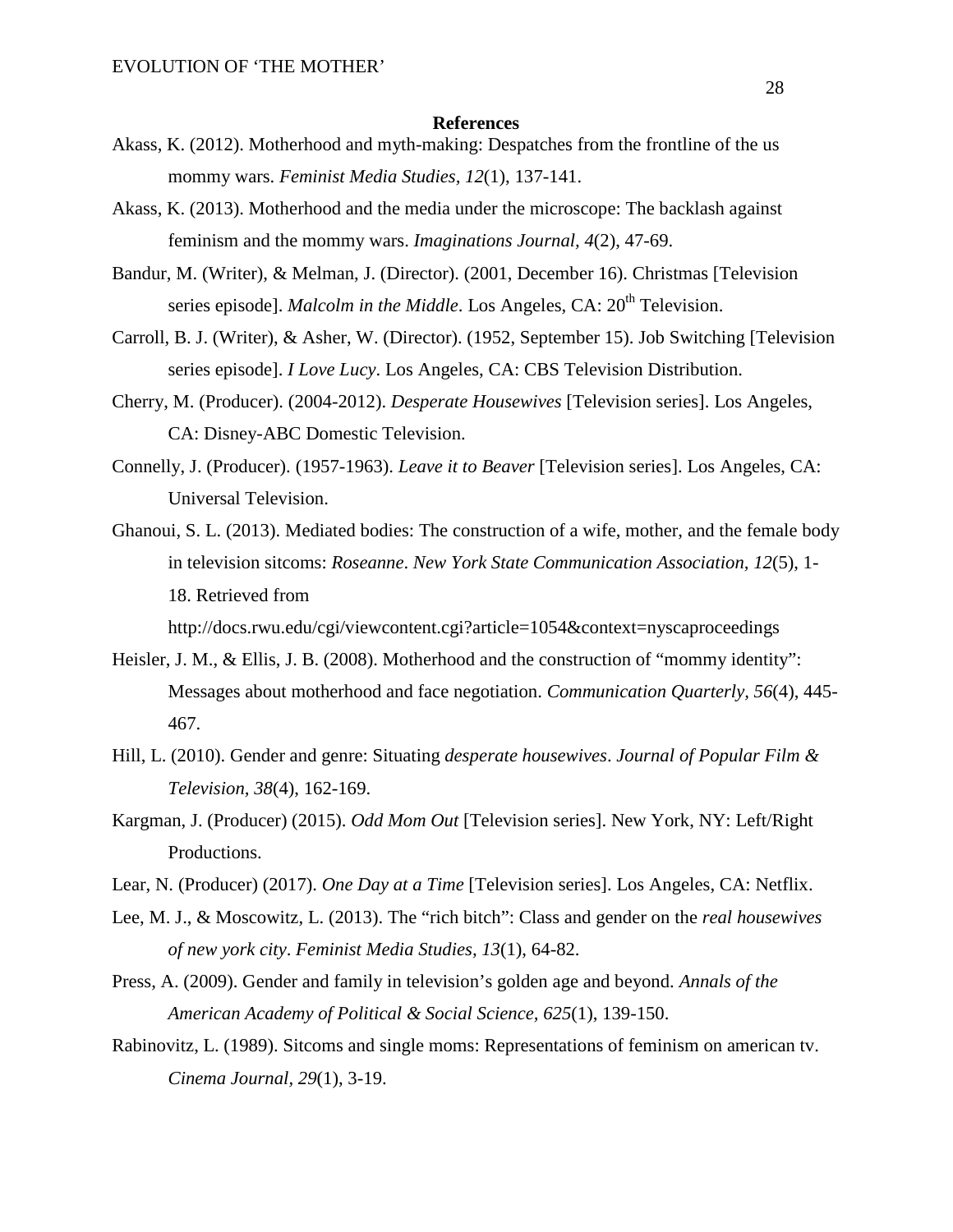- Ulin, R. (Writer), & Mancuso, G. (Director). (1995, March 1). All About Rosey [Television series episode]. *Roseanne*. Los Angeles, CA: Carsey-Werner Productions.
- Walters, S. D., & Harrison, L. (2014). Not ready to make nice: Aberrant mothers in contemporary culture. *Feminist Media Studies, 14*(1), 38-55.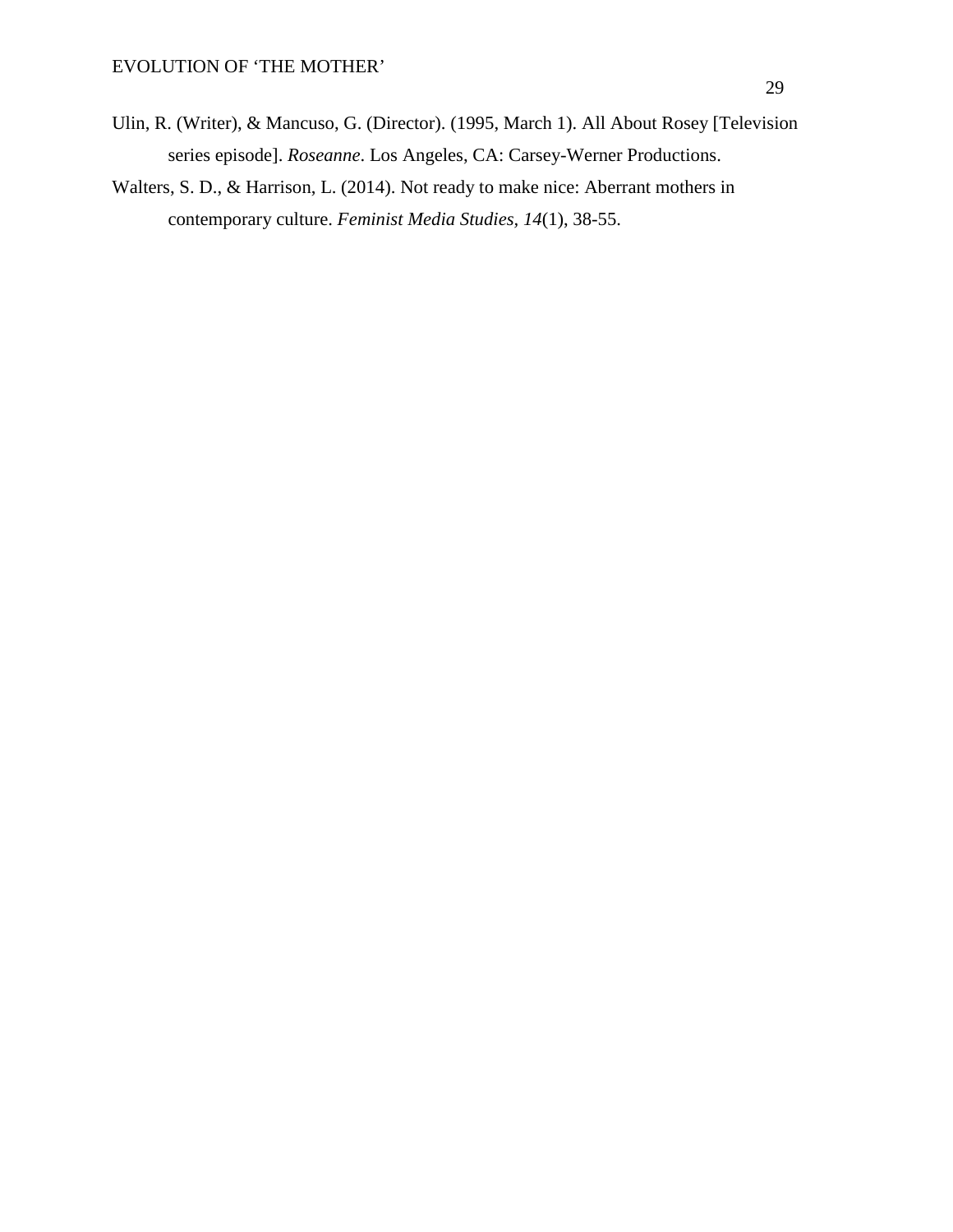## EVOLUTION OF 'THE MOTHER'

### **Appendices**

### **APPENDIX A**

**INFORMED CONSENT FORM**

Ramapo College of New Jersey

**Title of the Project:** Evolution of 'The Mother' on Television: From the Kitchen to the Boardroom (Working Title) **Principle Investigator:** Matthew Searfoss

**Purpose:** You are one of a group of participants being asked to participate in a study that investigates the changing role of mothers over a period of time in the past few decades. The study will evaluate the societal shift in perception and expectation of mothers and their role both within and separate from their families. Additionally, the study will look at the representation of mothers on television and evaluate if these characters reflect or reject the views/feelings of actual mothers.

**Procedure**: If you agree to participate, you will complete a focus group interview regarding your television viewing habits, and how you feel the role of mothers has been portrayed on TV and viewed in society. Additionally, you will be asked to provide information regarding your behavior as a mother as well as that of your own mother in order for the researcher to be able to compare data across generations. The focus group interview will take approximately 1.5-2 hours to complete and during the session, you are free to stop your participation at any time.

**Confidentiality:** Your response in this study will be anonymous. Neither your name nor any identifying information will be used in any written document. No one, not even the researcher, will be able to match your responses with your identity. Only the researcher and the faculty sponsor for this senior honors project will have access to the data from your responses.

**Risks and Benefits:** There are no risks and/or penalties associated with this study.

\_\_\_\_\_\_\_\_\_\_\_\_\_\_\_\_\_\_\_\_\_\_\_\_\_\_\_\_\_\_\_\_\_\_\_\_\_\_\_ \_\_\_\_\_\_\_\_\_\_\_

\_\_\_\_\_\_\_\_\_\_\_\_\_\_\_\_\_\_\_\_\_\_\_\_\_\_\_\_\_\_\_\_\_\_\_\_\_\_\_ \_\_\_\_\_\_\_\_\_\_\_

**Voluntary Participation:** You participation in this project is voluntary. You may withdraw at anytime and you can decline to answer specific questions. There is no compensation offered for participation.

**Further information regarding the research project:** You have the right to ask any question regarding the research project and receive a response.

I have read the above statement, and I agree to participate.

Signature of Participant/ Date

Investigator's Signature Date